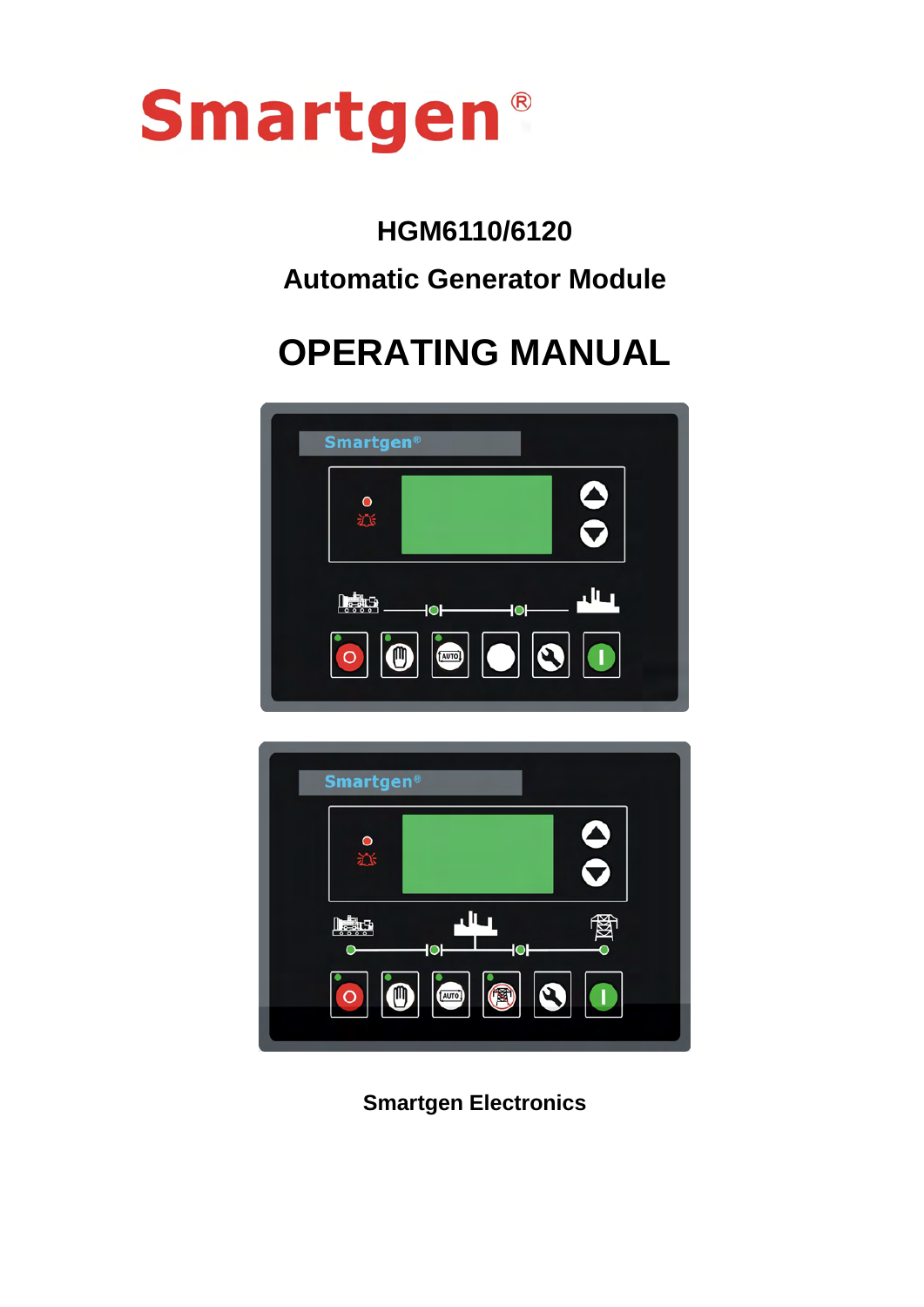## **CONTENT**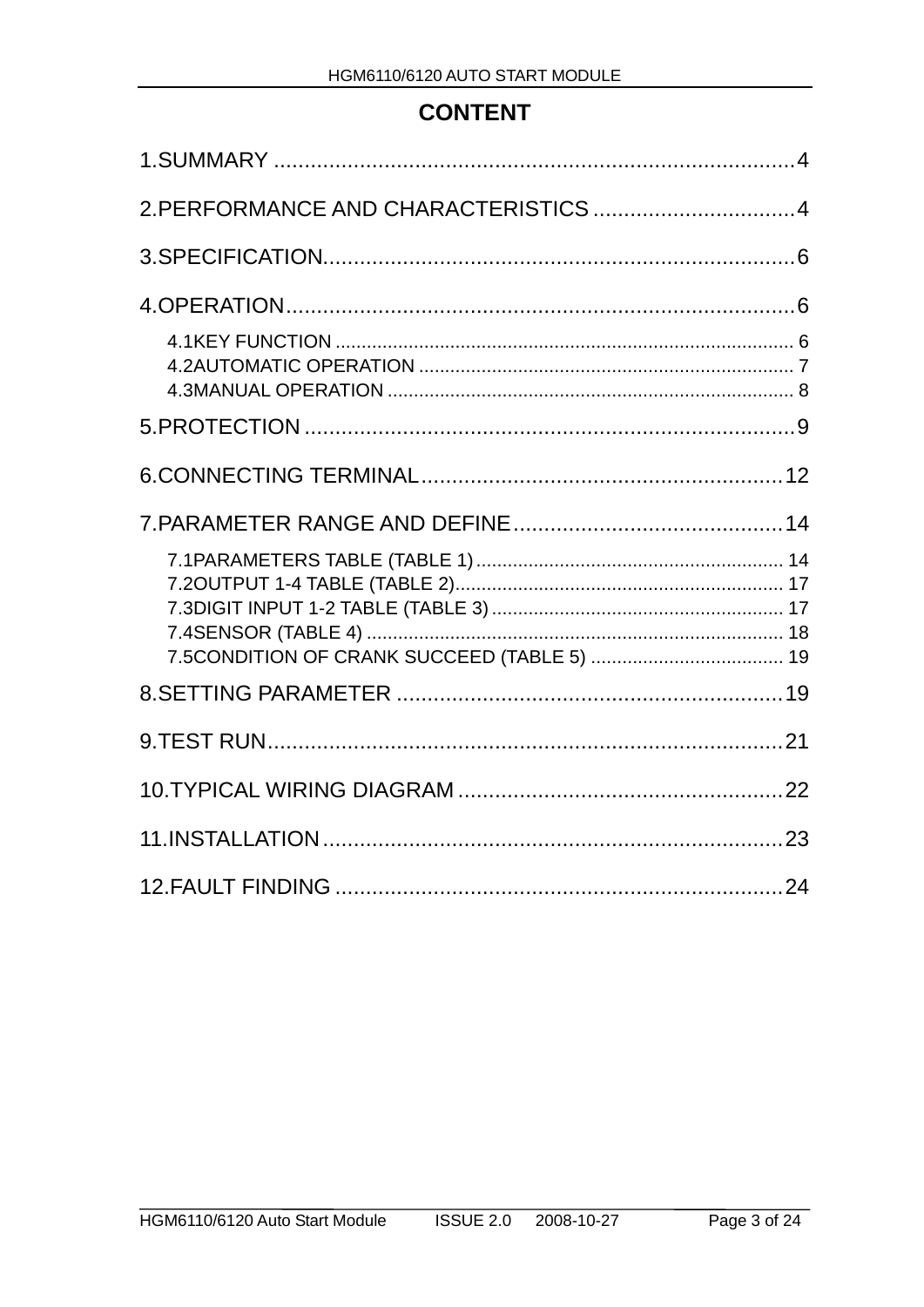## **1. SUMMARY**

HGM6100 Series generator controller integrating digital, intelligent and network techniques is used for automatic control system of diesel generator. It can carry out functions including automatic start/stop, data measure and alarming. The controller uses LCD display, optional Chinese and English display interface with operation easy and reliable.

HGM6100 Series generator controller uses micro-processing technique which can carry out precision measure, constant value adjustment, timing and threshold setting and etc. of multi-parameters. It can be widely used in all types of generator automatic control system for compact structure, advanced circuits, simple connections and high reliability.

## **2. PERFORMANCE AND CHARACTERISTICS**

- ◆ HGM6100 controller has two types: HGM6110: ASM (Automatic Start Module) HGM6120: AMF (Automatic Mains Failure Module)
- ◆ Using microprocessor as a core, graphics LCD with big screen and backlight, display between Chinese and English, key touch for operation.
- ◆ Have a RS485 port, can used for communicate to PC.
- ◆ Precision measure and display of mains voltage mains frequency (Hz) mains current

generator voltage generator current generator frequency (Hz) generator active power (kW) generator inactive power (kVar) generator apparent power (kVA) generator power factor generator starts count generator hours count generator cumulate electric energy (kWh) generator temperature generator pressure generator fuel level start battery voltage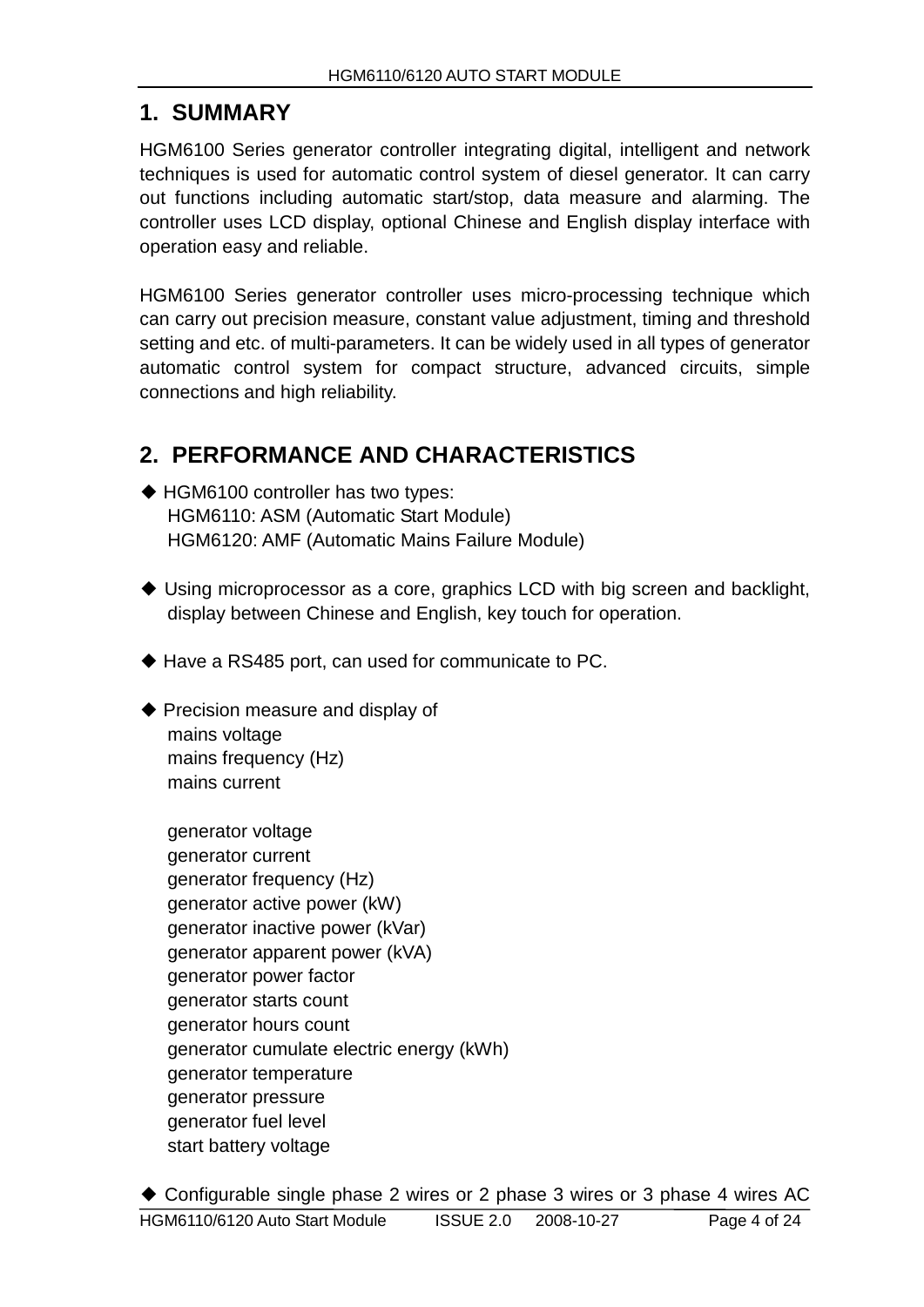system input;

- ◆ Control protection: Automatic start/stop, load transfer and alarming of generator;
- ◆ Parameters setting: Allow user to modify setting and store them inside internal FLASH memory, the parameters can not be lost even with power down. All parameters can be set from the front panel, or be set by PC used SG72
- ◆Three channel analog inputs, may joint with Resistive-type temperature/ pressure/ fuel level sensors, Several temperature and pressure sensors can be used directly (ie. VDO, DATCON, CUMMINS), also may select "user defined" sensor via entering 8 point curves;
- ◆ Display of generator cumulated electric energy;
- ◆ Security password-protected programming levels.
- ◆ Several crank success conditions are optional;
- ◆ Built-in speed/frequency detecting units can accurately judge the states such as crank success and over speed;
- ◆ Power supply range is wide, accommodating to different starting battery voltage environments;
- ◆ All parameters use digital modulation, abandoning analog modulation using conventional electronic potentiometer, reliability and stability are increased;
- ◆ Built-in watch dog can never be dead halt, ensuring smooth program execution;
- ◆ Modular configuration design, inserted type connection terminals, flush type installation, compact structure, easy installation.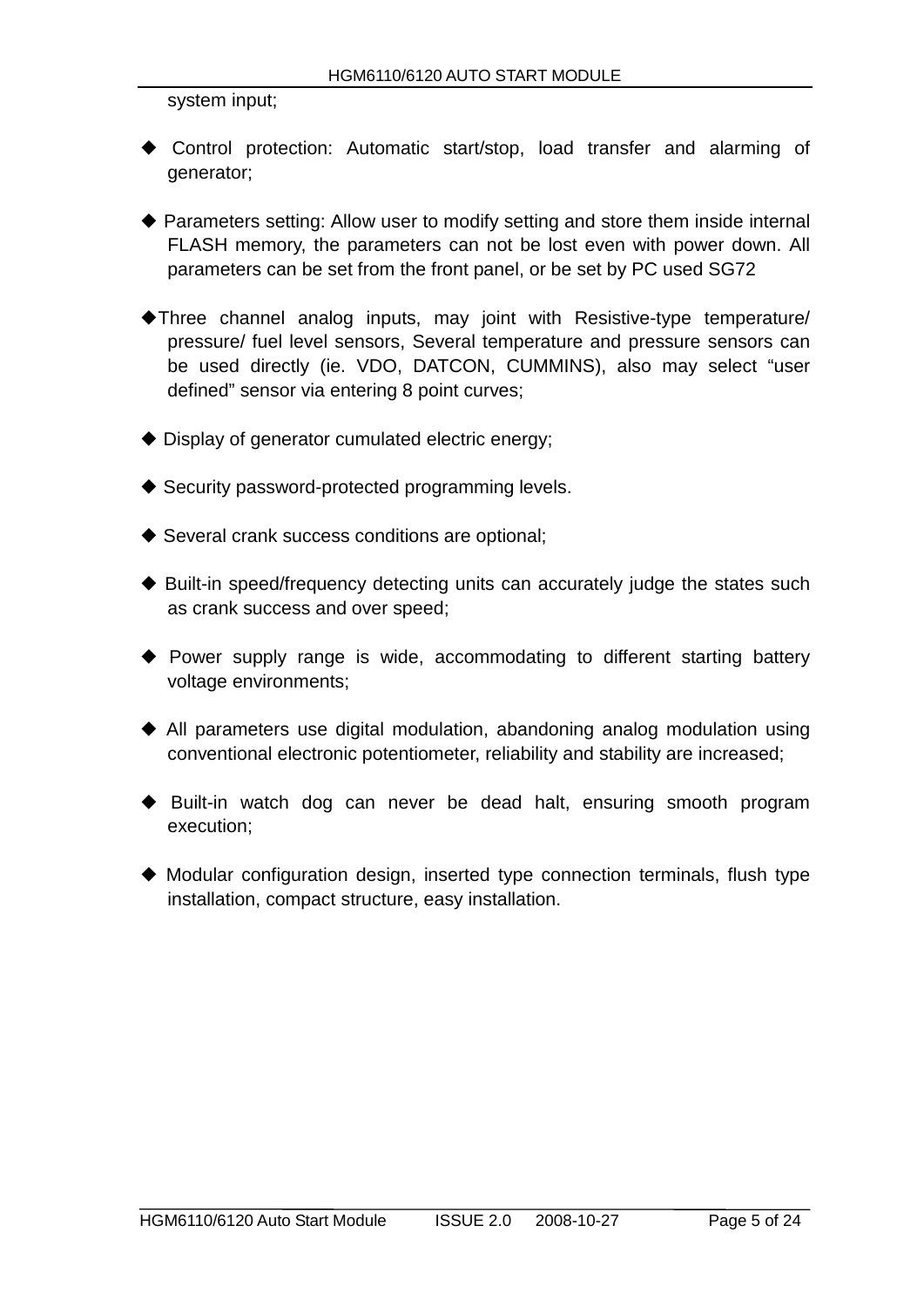## **3. SPECIFICATION**

| <b>Operating Voltage</b>           | DC8. 0V to 35. 0V, Continuous Power Supply                                                                       |
|------------------------------------|------------------------------------------------------------------------------------------------------------------|
| <b>Power Consumption</b>           | <3W                                                                                                              |
| Alternator Input Range             |                                                                                                                  |
| 3-Phase 4 Wire                     | 15V AC - 360 V AC (ph-N)                                                                                         |
| 2-Phase 3 Wire                     | 15V AC - 360 V AC (ph-N)                                                                                         |
| Single phase 2 wire                | 15V AC - 360 V AC (ph-N)                                                                                         |
| <b>Alternator Input Frequency</b>  | 50Hz - 60 Hz at rated engine speed                                                                               |
| <b>Magnetic Input Range</b>        | $+/- 0.5 V$ to 70 V Peak                                                                                         |
| <b>Magnetic Input Frequency</b>    | 10,000 Hz (max) at rated engine speed.                                                                           |
| <b>Start Relay Output</b>          | 7 Amp DC at supply voltage.                                                                                      |
| <b>Fuel Relay Output</b>           | 7 Amp DC at supply voltage.                                                                                      |
| Auxiliary Relay Output (1-4)       | $(1)$ 7 Amp DC at supply voltage, $(2)$ 7A 250VAC free<br>voltage contact, (3,4)16A 250VAC free voltage contact. |
| <b>Dimensions</b>                  | 200mm x 144mm x 50mm                                                                                             |
| Panel cutout                       | 184mm x 139mm                                                                                                    |
| <b>Operating Temperature Range</b> | $-25$ to $+70^{\circ}$ C                                                                                         |
| <b>Storage Condition</b>           | Temperature: (-30 - 80)°C                                                                                        |
| C. T. Burden                       | 2.5VA                                                                                                            |
| C. T. Secondary                    | 5A                                                                                                               |
| Weight                             | 0.55kg                                                                                                           |

## **4. OPERATION**

## **4.1 KEY FUNCTION**

|  |                                     | This button places the module into its <b>Stop/reset</b> mode. |
|--|-------------------------------------|----------------------------------------------------------------|
|  |                                     | When engine is running, pressing this key will stop the        |
|  | Stop/Reset key                      | engine. When a shutdown alarm occur, pressing this key will    |
|  |                                     | reset alarm. In stop mode, pressing this key over 3 second     |
|  | will test LED mounted on the panel. |                                                                |
|  | Start key                           | In manual or manual test mode, pressing this key will start    |
|  |                                     | engine.                                                        |
|  | Manual mode key                     | Pressing this key will set the module into manual mode.        |
|  |                                     |                                                                |
|  | Auto key                            | Pressing this key will set the module into automatic mode.     |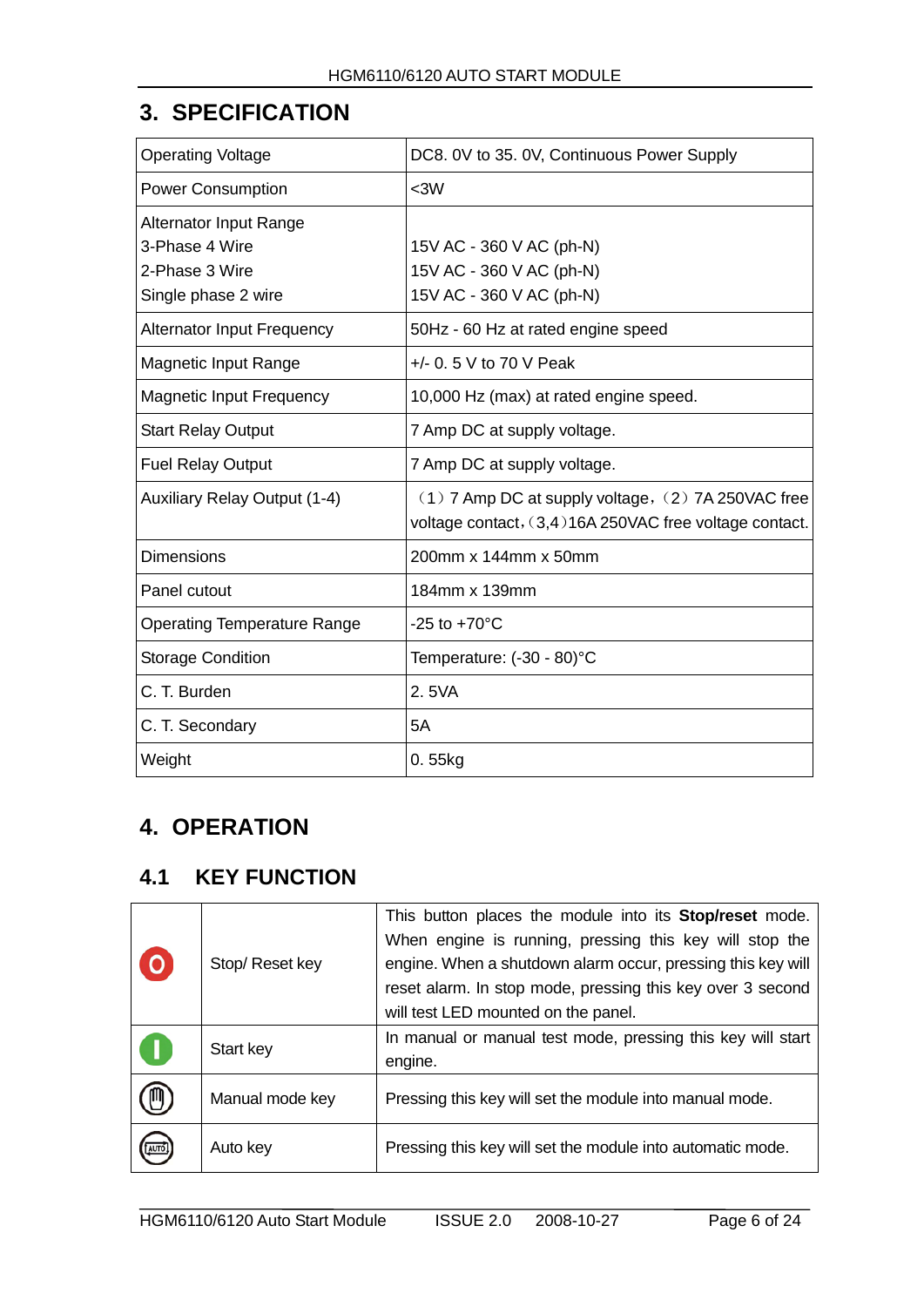| Manual test mode | Pressing this key will set the module into manual test mode.,<br>when generate electricity is normal, the generator will<br>on-load(HGM6110 have not this key) |
|------------------|----------------------------------------------------------------------------------------------------------------------------------------------------------------|
| Set/enter        | Enter the set menu, or validate the setting                                                                                                                    |
| Page up          | Page up, or In setting parameter status, pressing this key will                                                                                                |
| /increase        | increase setting value.                                                                                                                                        |
| Page down        | Page down, or In setting parameter status, pressing this key                                                                                                   |
| /decrease        | will decrease setting value.                                                                                                                                   |

## **4.2 AUTOMATIC OPERATION**

The following description details the sequences followed by a module containing the standard '*factory configuration*'. Always refer to your configuration source for the exact sequences and timers observed by any particular module in the field.

This mode is activated by pressing the pushbutton. An LED indicator beside the button confirms this action.

When a **Remote Start** signal is applied to the remote start input (Hgm6110) or when mains voltage occur over-voltage, under-voltage, miss phasic (Hgm6120), the following sequence is initiated:

To allow for false signals the **mains abnormal timer is** initiated (only Hgm6120), Then the **Start Delay timer** is initiated. After this delay, if the pre-heat output option is selected then the pre-heat timer is initiated, and the corresponding auxiliary output (if configured) will energize.

NOTE: If the Remote Start signal is removed (Hgm6110) during the Start Delay timer, or if mains voltage is normal (Hgm6120) during the mains abnormal timer, the unit will return to a stand-by state.

After the above delays the Fuel Solenoid is energized, then one second later, the Starter Motor is engaged. The engine is cranked for a pre-set time period. If the engine fails to fire during this cranking attempt then the starter motor is disengaged for the pre-set rest period. Should this sequence continue beyond the set number of attempts, the start sequence will be terminated and **Failed to start alarm** will be displayed on the LCD screen.

When the engine fires, the starter motor is disengaged and locked out at a pre-set frequency from the Alternator output. Alternatively a Magnetic Pickup mounted on the flywheel housing can be used for speed detection (This is selected by PC using the 6100 series configuration software or form from the front panel). Rising oil pressure can also be used to disconnect the starter motor.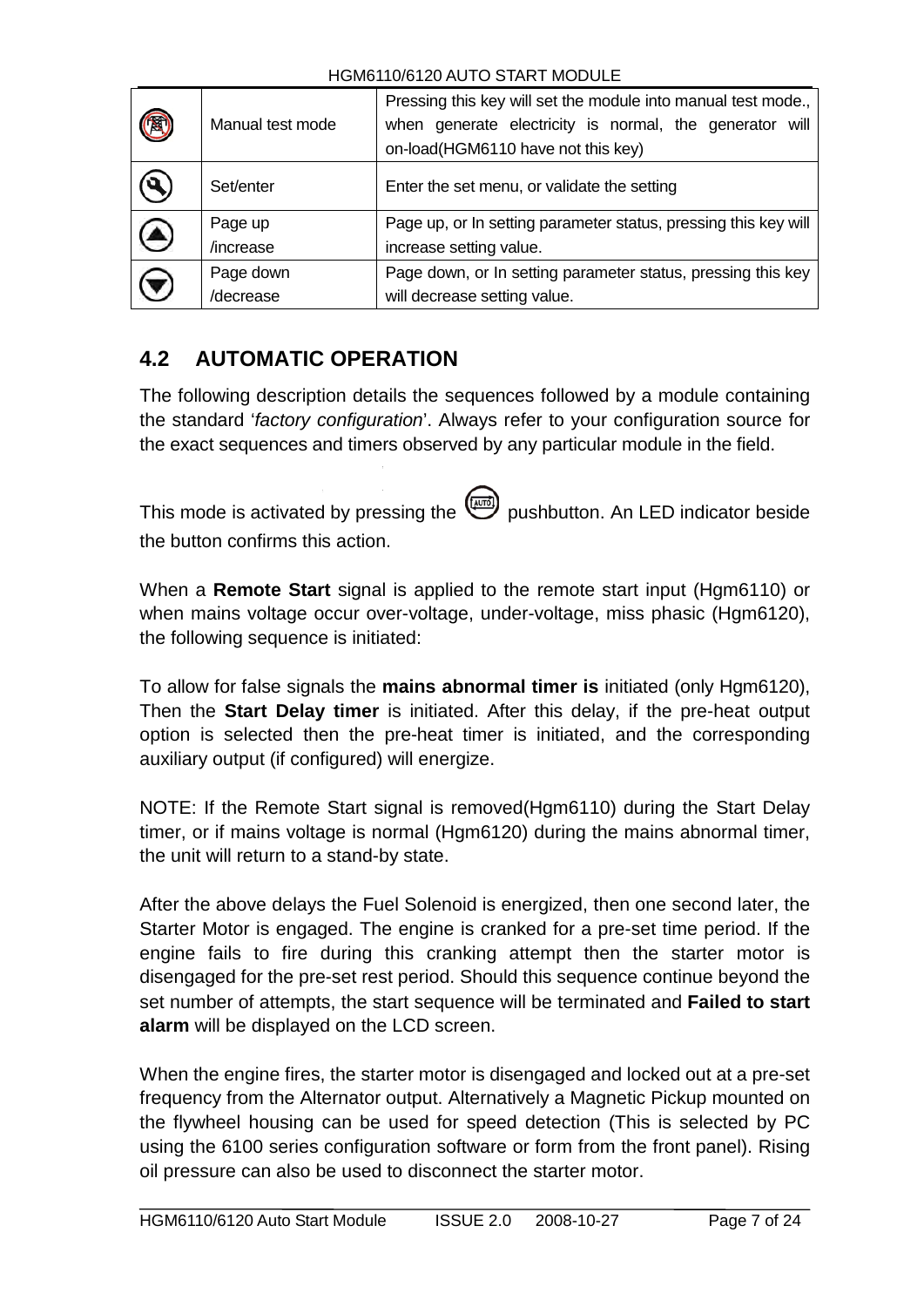After the starter motor has disengaged, the **Safety On timer** is activated, allowing **Oil Pressure**, **High Engine Temperature**, **Under-speed**, **Charge Fail** and any delayed Auxiliary fault inputs to stabilize without triggering the fault.

Once the engine is running, the **Warm Up timer**, if selected is initiated, allowing the engine to stabilize before accepting the load.

If an auxiliary output has been selected to give a **load transfer** signal, this would then activate.

NOTE: A load transfer will not be initiated until the Oil Pressure has risen. Thus preventing excessive wear on the engine.

On removal of the Remote Start signal, the **Stop delay** timer is initiated, once it has timed out, the **load Transfer** signal is de-energized, removing the load. The **Cooling timer** is then initiated, allowing the engine a cooling down period off load before shutting down. Once the **Cooling timer** expires the **Fuel Solenoid** is de-energized, bringing the generator to a stop.

## **4.3 MANUAL OPERATION**

•HGM6120: This manual mode is activated by pressing the **@** pushbutton.

This manual test mode is activated by pressing the  $\bigcirc$  pushbutton. An LED indicator beside the button confirms this action. In any of the two mode, pressing

the pushbutton will initiate the start sequence.

If the **pre-heat** output option is selected this timer is then initiated, and the auxiliary output selected is energized.

After the above delay the **Fuel Solenoid** is energized, then the **Starter Motor** is engaged.

The engine is cranked for a pre-set time period. If the engine fails to fire during this cranking attempt then the starter motor is disengaged for the pre-set rest period. Should this sequence continue beyond the set number of attempts, the start sequence will be terminated and **Failed to start alarm** will be displayed on the LCD screen.

When the engine fires, the starter motor is disengaged and locked out at a pre-set frequency from the Alternator output. Alternatively a Magnetic Pickup mounted on the flywheel housing can be used for speed detection (This is selected by PC using the 6100 series configuration software, or form from the front panel). Rising oil pressure can also be used to disconnect the starter motor.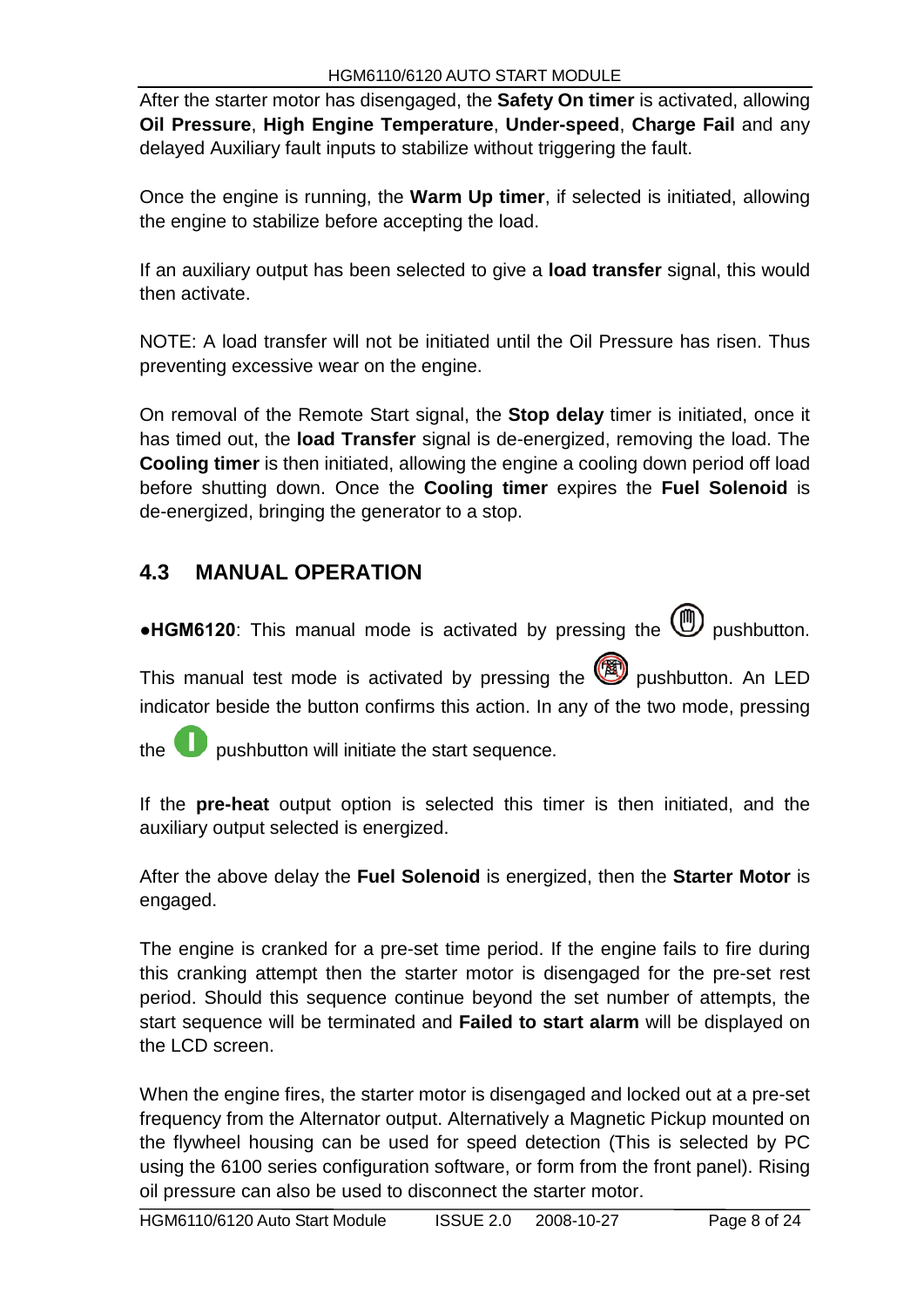After the starter motor has disengaged, the Safety On timer is activated, allowing Oil Pressure, High Engine Temperature, Under-speed, Charge Fail and any delayed Auxiliary fault inputs to stabilize without triggering the fault.

Once the engine is running, the Warm Up timer, if selected is initiated, allowing the engine to stabilize before it can be loaded.

In **manual** mode, generator take load or no load depend on mains supply, if mains is normal, it will not take load, otherwise it will take load.

In **manual test** mode, generator will take load regardless of mains supply normal or abnormal.

●Hgm6110: This manual mode is activated by pressing the **①** pushbutton. An LED indicator beside the button confirms this action. In any of the two modes,

pressing the pushbutton will initiate the start sequence.

The start sequence is similar as the above.

In above process, when the Warm Up timer has expired, if the remote start signal is active, generator will take load, if inactive, generator will not take load.

In above process, pressing  $\bullet$  key will bring the generator to a stop.

## **5. PROTECTION**

#### **5.1 WARN**

Warns are non-critical alarm conditions and do not affect the operation of the generator system, they serve to draw the operators attention to an undesirable condition.

In the event of a warn, the module will display at the last screen of LCD.

Warn is shown as the below:

**HIGH ENGINE TEMPERATURE**: if the module detects that the engine coolant temperature has exceeded the high engine temperature setting level after the Safety On timer has expired and the input of **Inhibit WTH stop** is activated, a warn will occur.

**LOW OIL PRESSURE**, if the module detects that the engine oil pressure has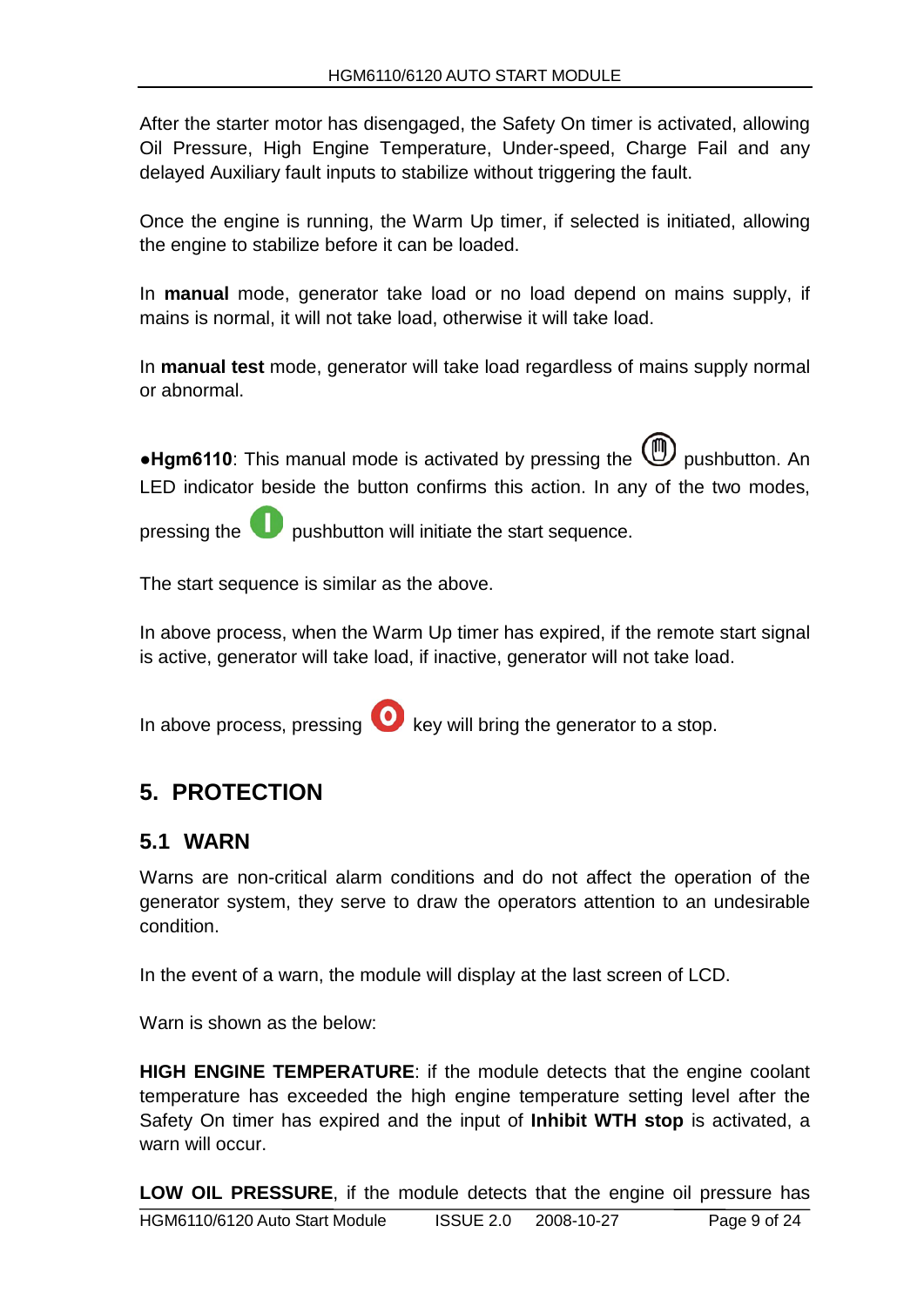fallen below the low oil pressure setting level after the Safety On timer has expired and the input of **Inhibit OPL stop** is activated, a warning will occur.

**LOSS OF SPEED SIGNAL,** if the speed sensing signal is lost, a warning will occur and the Lost speed delay set to zero, a warning will occur.

**GENERATOR OVER CURRENT,** if the module detects a generator output current in excess of the setting and the Over current delay set to zero, a warning is initiated.

**FAIL TO STOP,** If the module detects the engine is still running when the 'Fail to stop timer' expires, a warning is initiated.

**BATTERY HIGH VOLTAGE**, if the module detects that the plant DC supply has risen above the high volts setting level, a warning is initiated.

**BATTERY LOW VOLTAGE**, if the module detects that the plant DC supply has fallen below the low volts setting level, a warning is initiated.

**AUXILIARY INPUTS**, if an auxiliary input has been configured as a warning the appropriate information will be displayed.

**Low level warn**, if the module detects that the engine oil level has fallen below the low level setting level has expired, a warning will occur.

**Failed to charge warn**, if the module detects that the charge of volts has fallen below the setting level has expired, a warning will occur.

## **5.2 Shutdown alarm**

Shutdowns are latching and stop the Generator. The alarm must be cleared, and the fault removed to reset the module.

NOTE: The alarm condition must be rectified before a reset will take place. If the alarm condition remains it will not be possible to reset the unit (The exception to this is the Low Oil Pressure alarm, as the oil pressure will be low with the engine at rest).

**EMERGENCY STOP**, removal of the **+ve DC** Supply from the Emergency Stop input initiates the following sequence, firstly it will initiate a controlled shutdown of the Generator and prevent any attempt to restart the Generator until the Emergency Stop push-button has been reset. Secondly it removes the **+ve DC**  supply from both the Fuel Solenoid and Starter Solenoid.

**HIGH ENGINE TEMPERATURE** if the module detects that the engine coolant temperature has exceeded the high engine temperature setting level after the **Safety On** timer has expired, a shutdown will occur.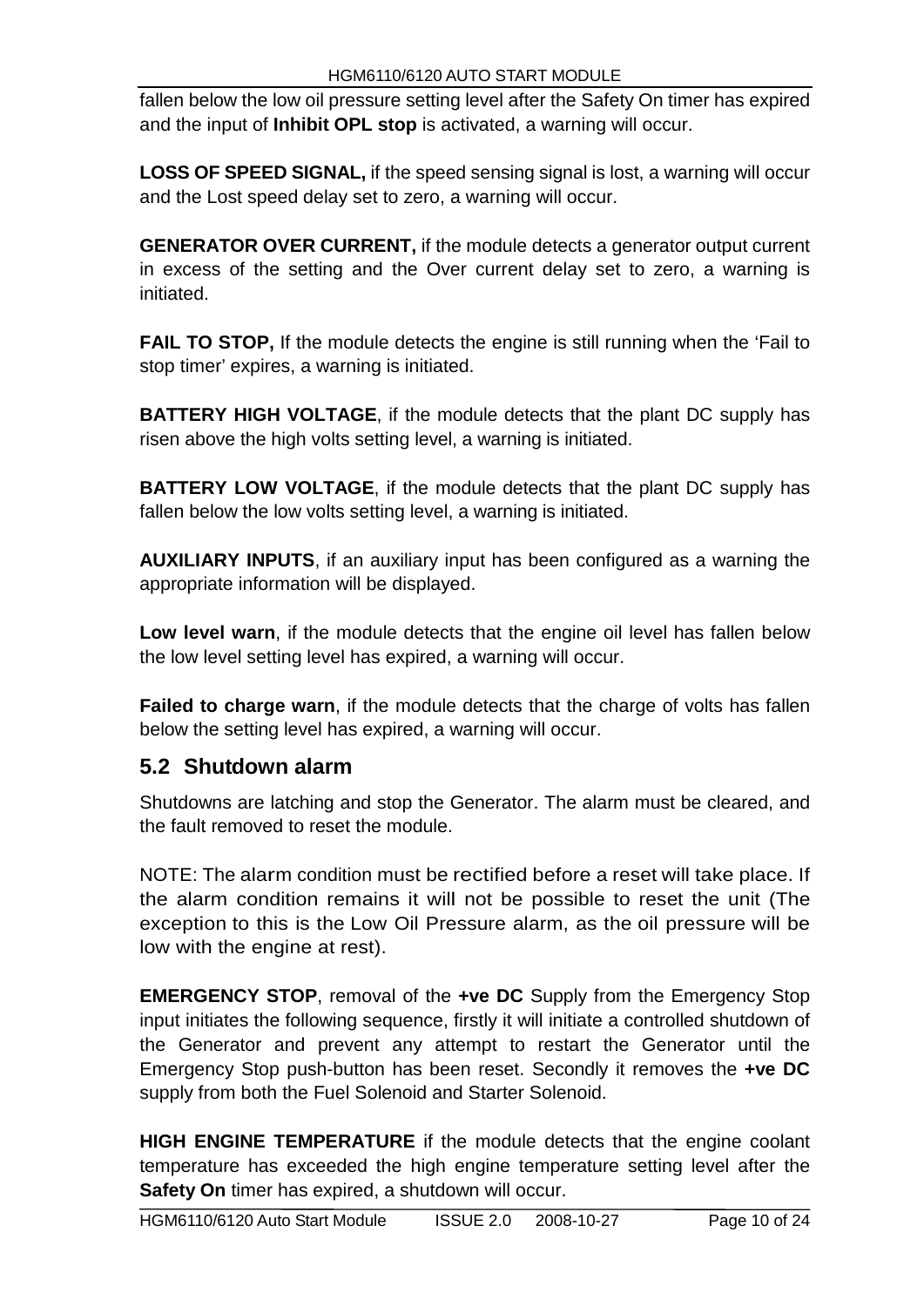**LOW OIL PRESSURE**, if the module detects that the engine oil pressure has fallen below the low oil pressure setting level after the **Safety On** timer has expired, a shutdown will occur.

**OVERSPEED,** if the engine speed exceeds the setting value a shutdown is initiated.

**UNDERSPEED**, if the engine speed falls below the setting value after the Safety On timer has expired, a shutdown is initiated.

**LOSS OF SPEED SIGNAL,** if the speed sensing signal is lost, a shutdown is initiated.

**GENERATOR OVER FREQUENCY** if the module detects a generator output frequency in excess of the setting value a shutdown is initiated.

**GENERATOR UNDER FREQUENCY**, if the module detects a generator output frequency below the setting value after the Safety On timer has expired, a shutdown is initiated.

**GENERATOR OVER VOLTAGE** if the module detects a generator output voltage in excess of the setting value a shutdown is initiated.

**GENERATOR UNDER VOLTAGE** if the module detects a generator output voltage below the setting value after the Safety On timer has expired, a shutdown is initiated.

**GENERATOR OVER CURRENT,** if the module detects a generator output current in excess of the setting value is initiated, a shutdown is initiated.

**FAIL TO START**, if the engine does not fire after the pre-set number of attempts has been made a shutdown will be initiated.

**AUXILIARY INPUTS**, if an auxiliary input has been configured as a shutdown the appropriate information will be displayed.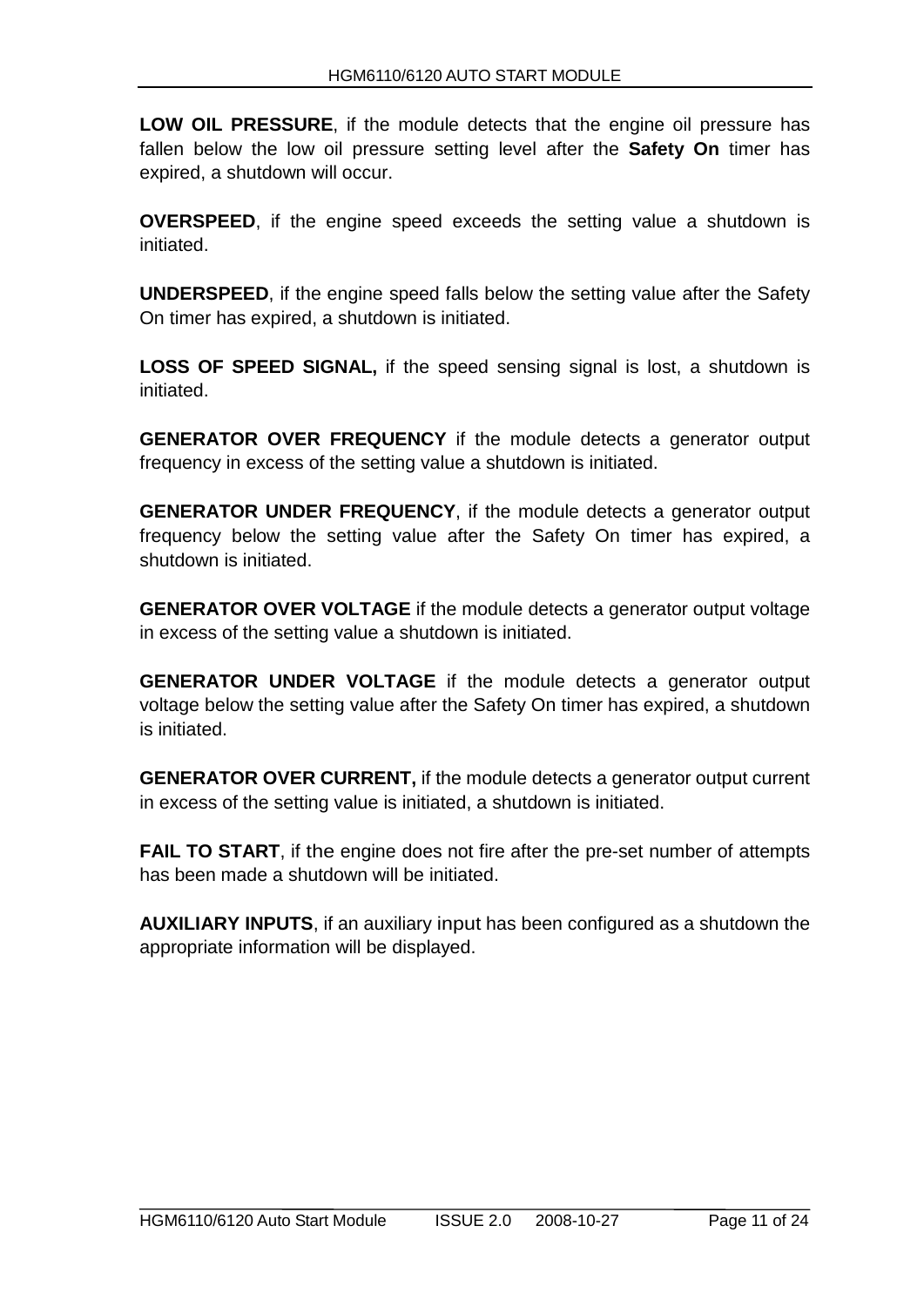## **6. CONNECTING TERMINAL**



| Pin                      | <b>Function</b>                     | Dim               | <b>Description</b>                                                                         |  |
|--------------------------|-------------------------------------|-------------------|--------------------------------------------------------------------------------------------|--|
| $\mathbf{1}$             | DC Plant Supply<br>Input<br>$(-ve)$ | 2.5mm             | System DC negative input.<br>(Battery Negative).                                           |  |
| $\overline{2}$           | DC Plant Supply<br>Input<br>$(+ve)$ | 2.5mm             | System DC positive input.<br>(Battery Positive). (Recommended<br>Maximum Fuse 20A)         |  |
| 3                        | <b>Emergency Stop Input</b>         | 2.5mm             | Plant Supply +ve. Also supplies fuel &<br>start outputs.<br>(Recommended Maximum Fuse 32A) |  |
| 4                        | Fuel relay Output                   | 2.5mm             | Plant Supply +ve from pin 3.<br>7 Amp rated.                                               |  |
| 5                        | <b>Start relay Output</b>           | 2.5mm             | Plant Supply +ve from pin 3.<br>7 Amp rated.                                               |  |
| 6                        | <b>Auxiliary Output relay 1</b>     | 1.5mm             | Plant Supply +ve from<br>pin 2.<br>7 Amp rated.                                            |  |
| $\overline{7}$<br>8<br>9 | <b>Auxiliary Output relay 2</b>     | 1.5mm             | Free voltage contacts.<br>Reference<br>7 Amp rated<br>table 2                              |  |
| 10<br>11                 | <b>Auxiliary Output relay 3</b>     | 2.5 <sub>mm</sub> | Free voltage contacts.                                                                     |  |
| 12<br>13                 | <b>Auxiliary Output relay 4</b>     | 2.5 <sub>mm</sub> | 16 Amp rated                                                                               |  |
| 14                       | Charge fail / excite                | 1.0 <sub>mm</sub> | Do not connect to ground (battery -ve)                                                     |  |
| 15                       | Magnetic pickup +ve                 |                   | Connect to Magnetic Pickup device                                                          |  |
| 16                       | Magnetic pickup -ve                 |                   |                                                                                            |  |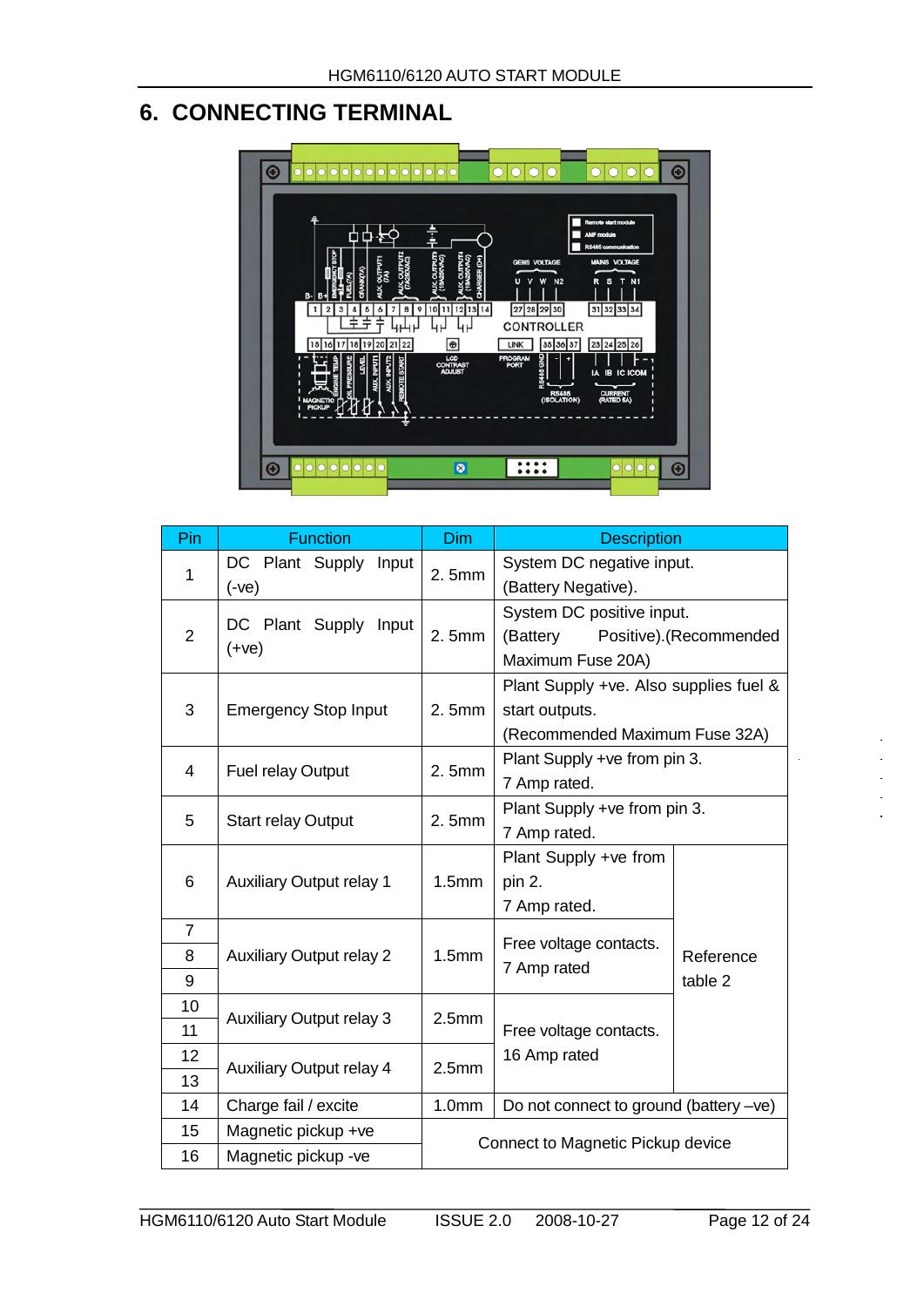| Pin | <b>Function</b>                | <b>Dim</b><br><b>Description</b>      |                                                |           |
|-----|--------------------------------|---------------------------------------|------------------------------------------------|-----------|
| 17  | <b>Coolant Temperature</b>     | <b>Connect to Coolant Temperature</b> |                                                |           |
|     | Input                          | sender                                |                                                |           |
| 18  | Oil Pressure Input             |                                       | Connect to Oil pressure sender                 | table 4   |
| 19  | Fuel Level input               |                                       | Connect to Fuel Level sender                   |           |
| 20  | Auxiliary input 1              | 1.0 <sub>mm</sub>                     | Switch to -ve                                  | Reference |
| 21  | Auxiliary input 2              | 1.0 <sub>mm</sub>                     | Switch to -ve                                  | table 3   |
| 22  | Remote start input             | 1.0 <sub>mm</sub>                     | Switch to -ve                                  |           |
| 23  | CT Secondary for L1            | 2.5mm                                 | Connect to secondary of L1                     |           |
|     |                                |                                       | monitoring CT                                  |           |
| 24  | CT Secondary for L2            | 2.5mm                                 | Connect to secondary of L2                     |           |
|     |                                |                                       | monitoring CT                                  |           |
| 25  | CT Secondary for L3            | 2.5mm                                 | Connect to secondary of L3                     |           |
|     |                                |                                       | monitoring CT                                  |           |
| 26  | CT secondary common            | 2.5mm                                 | Connect to secondary of all<br>monitoring CT's |           |
|     | Generator L1 voltage           | Connect to Generator L1 output        |                                                |           |
| 27  | monitoring                     | 1.0mm                                 | (Recommend 2A fuse)                            |           |
|     | Generator L2 voltage           |                                       | Connect to Generator L2 output                 |           |
| 28  | monitoring                     | 1.0mm                                 | (Recommend 2A fuse)                            |           |
| 29  | Generator L3 voltage           | 1.0mm                                 | Connect to Generator L3 output (               |           |
|     | monitoring                     |                                       | (Recommend 2A fuse)                            |           |
| 30  | <b>Generator Neutral input</b> | 1.0mm                                 | <b>Connect to Generator Neutral</b>            |           |
|     |                                |                                       | terminal (AC)                                  |           |
| 31  | Mains L1 voltage               | 1.0mm                                 | Connect to mains L1 output                     |           |
|     | monitoring                     |                                       | (Recommend 2A fuse)                            |           |
| 32  | Mains L2 voltage               | 1.0mm                                 | Connect to mains L2 output                     |           |
|     | monitoring                     |                                       | (Recommend 2A fuse)                            |           |
| 33  | Mains L3 voltage               | 1.0mm                                 | Connect to mains L3 output                     |           |
|     | monitoring                     |                                       | (Recommend 2A fuse)                            |           |
| 34  | <b>Mains Neutral input</b>     | 1.0mm                                 | Connect to mains Neutral terminal              |           |
| 35  | RS485 port Common              | 0.5mm                                 | Use only 120Ω RS485 approved                   |           |
| 36  | $RS485$ port $A(-)$            | 0.5mm                                 | cable                                          |           |
| 37  | $RS485$ port $B(+)$            | 0.5mm                                 |                                                |           |

#### **Note:**

- 1. These terminals of 31, 32, 33, 34 are not used for HGM6110 module.
- 2. The terminal of LINK on the rear panel is an interface for upgrading module software.
- 3. Sensor sensing input. Connect to resistive type sender.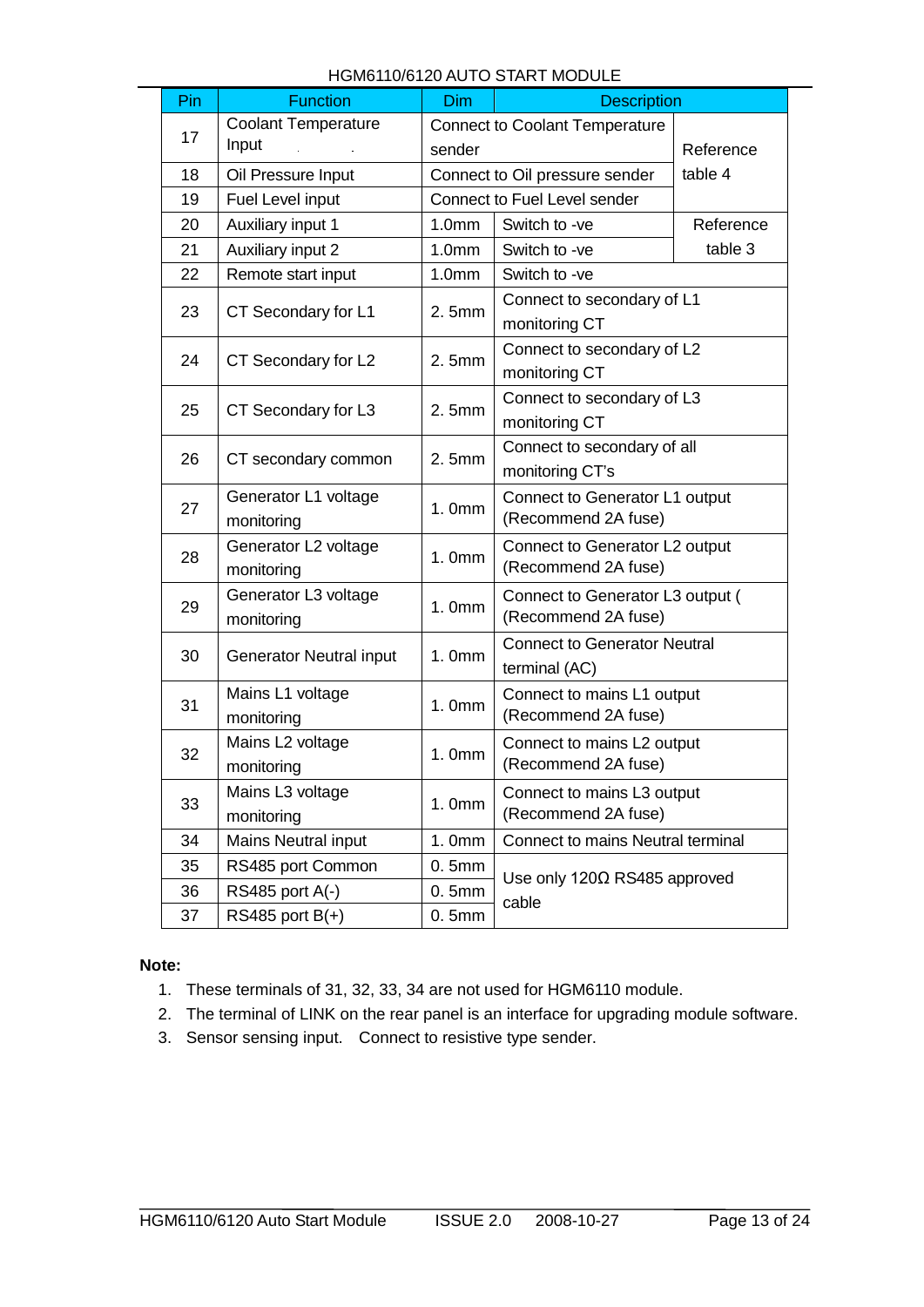## **7. PARAMETER RANGE AND DEFINE**

**All parameters of HGM6100 as follows:** 

## **7.1 PARAMETERS TABLE (TABLE 1)**

| <b>Num</b>     | Parameter                  | Range          | <b>Default</b> | Remark                                                                                                                                       |
|----------------|----------------------------|----------------|----------------|----------------------------------------------------------------------------------------------------------------------------------------------|
| 1              | Mains normal delay         | $(0-3600)$ S   | 10             | Mains transient delay, suited for                                                                                                            |
| $\overline{2}$ | Mains<br>abnormal<br>delay | $(0-3600)$ S   | 5              | ATS(automatic transfer switch)                                                                                                               |
| 3              | Mains under volt           | $(30-360)V$    | 184            | When mains voltage is under than<br>the point, mains under voltage is<br>active. When the point is zero,<br>mains under voltage is disabled. |
| 4              | Mains over volt            | $(30-360)V$    | 276            | When mains voltage is over than the<br>point, mains over voltage is active.<br>When the point is 360V, mains over<br>voltage is disabled.    |
| 5              | Transfer rest time         | $(0-99.9S)$    | 1.0            | It's the delay from mains is opened<br>closing<br>from<br>generator<br>or<br>to<br>opened<br>generator is<br>mains<br>to<br>closing.         |
| 6              | Start delay                | $(0-3600s)$    | 1              | It's the delay from remote start<br>signal is active or mains is failure, to<br>start generator.                                             |
| $\overline{7}$ | Stop delay                 | $(0-3600s)$    | 1              | It's the delay from remote start<br>signal is inactive or mains is normal,<br>to stop generator.                                             |
| 8              | Number of Crank            | (1-10)次        | 3              | Numbers of crank cycles.                                                                                                                     |
| 9              | Preheat time               | $(0-300)S$     | 0              |                                                                                                                                              |
| 10             | Cranking time              | $(3-60)$ S     | 5              |                                                                                                                                              |
| 11             | Crank rest time            | $(3-60)$ S     | 10             |                                                                                                                                              |
| 12             | Safe time                  | $(1-60)$ S     | 10             |                                                                                                                                              |
| 13             | Start idle time            | $(0-3600)$ S   | 0              |                                                                                                                                              |
| 14             | Warming up time            | (3-3600)S      | 10             |                                                                                                                                              |
| 15             | Cooling time               | $(3 - 3600)$ S | 10             |                                                                                                                                              |
| 16             | Stop idle time             | $(0-3600)$ S   | $\mathbf 0$    |                                                                                                                                              |
| 17             | ETS solenoid hold          | $(0-120)$ S    | 20             | It's the delay for energizing to stop.                                                                                                       |
| 18             | Fail to stop delay         | $(0-120)$ S    | 0              |                                                                                                                                              |
| 19             | ATS close time             | $(0-10)S$      | 5.0            | Mains or Generator switch closing<br>pulse width, when it is zero, output<br>is continuous.                                                  |
| 20             | Flywheel teeth             | $(10-300)$     | 118            |                                                                                                                                              |
| 21             | Gens Volt Abnorm<br>Time   | $0 - 20.0S$    | 10.0           |                                                                                                                                              |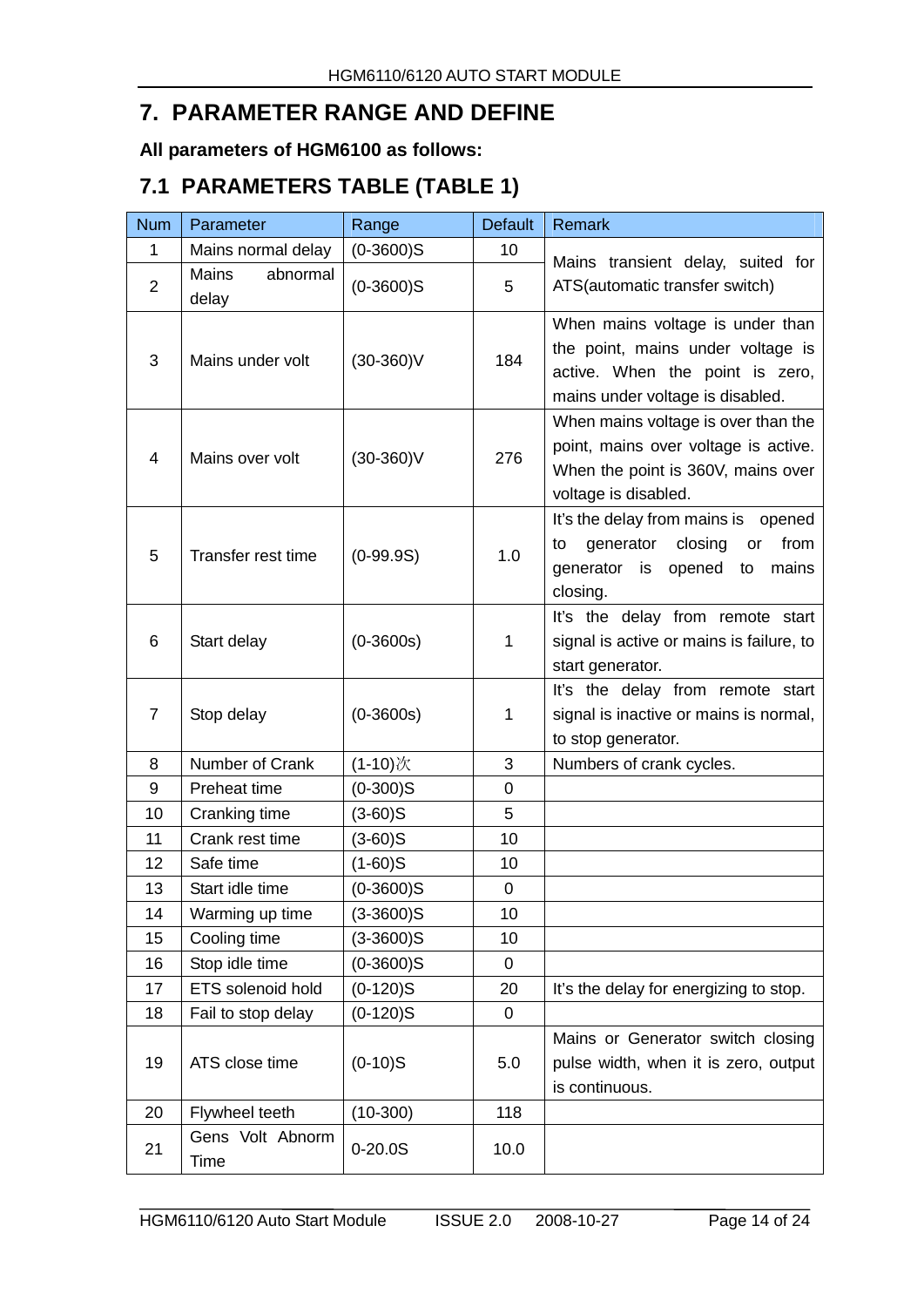| <b>Num</b> | Parameter        | Range         | <b>Default</b> | <b>Remark</b>                                                                                                                                                                                                                                |
|------------|------------------|---------------|----------------|----------------------------------------------------------------------------------------------------------------------------------------------------------------------------------------------------------------------------------------------|
| 22         | Gens over volt   | $(30-360)V$   | 264            | When generator voltage is over than<br>the point, generator over voltage is<br>active. When the point is 360V,<br>generator over voltage is disabled.                                                                                        |
| 23         | Gens under volt  | $(30-360)V$   | 196            | When generator voltage is under<br>than the point, generator under<br>voltage is active. When the point is<br>30V, generator under voltage<br>is<br>disabled.                                                                                |
| 24         | Under speed      | (0-6000)RPM   | 1200           | When the engine speed is under<br>than the point and hold great than<br>10 seconds, generator under speed<br>is active.                                                                                                                      |
| 25         | Over speed       | (0-6000)RPM   | 1710           | When the engine speed is over than<br>the point and hold great than 2<br>seconds, generator over speed is<br>active.                                                                                                                         |
| 26         | Gens under freq  | 0-75.0Hz      | 45.0           | When generator frequency is low<br>point, generator<br>than the<br>low<br>frequency and hold great than 10<br>seconds is active.                                                                                                             |
| 27         | Gens over freq   | 0-75.0Hz      | 57.0           | When generator frequency is over<br>than the point and hold great than 2<br>seconds, generator over frequency<br>is active.                                                                                                                  |
| 28         | High temperature | $(80-140)$ °C | 98             | When engine temperature sensor<br>value is large than this point and<br>remain for 2 seconds, send out<br>shutdown alarm. When the value is<br>140, send out warning alarm. (It's<br>suited<br>for<br>engine<br>temperature<br>sensor only). |
| 29         | Low oil pressure | (0-400)kPa    | 103            | When engine oil pressure sensor<br>value is less than this point and<br>remain for 2 seconds, send out<br>shutdown alarm. When the value is<br>zero, send out warning alarm. (it's<br>suited for oil pressure sensor only)                   |
| 30         | Low fuel level   | $(0-100)\%$   | 10             | When fuel level sensor value is less<br>than this point and remain for 10<br>seconds, send out warning alarm.                                                                                                                                |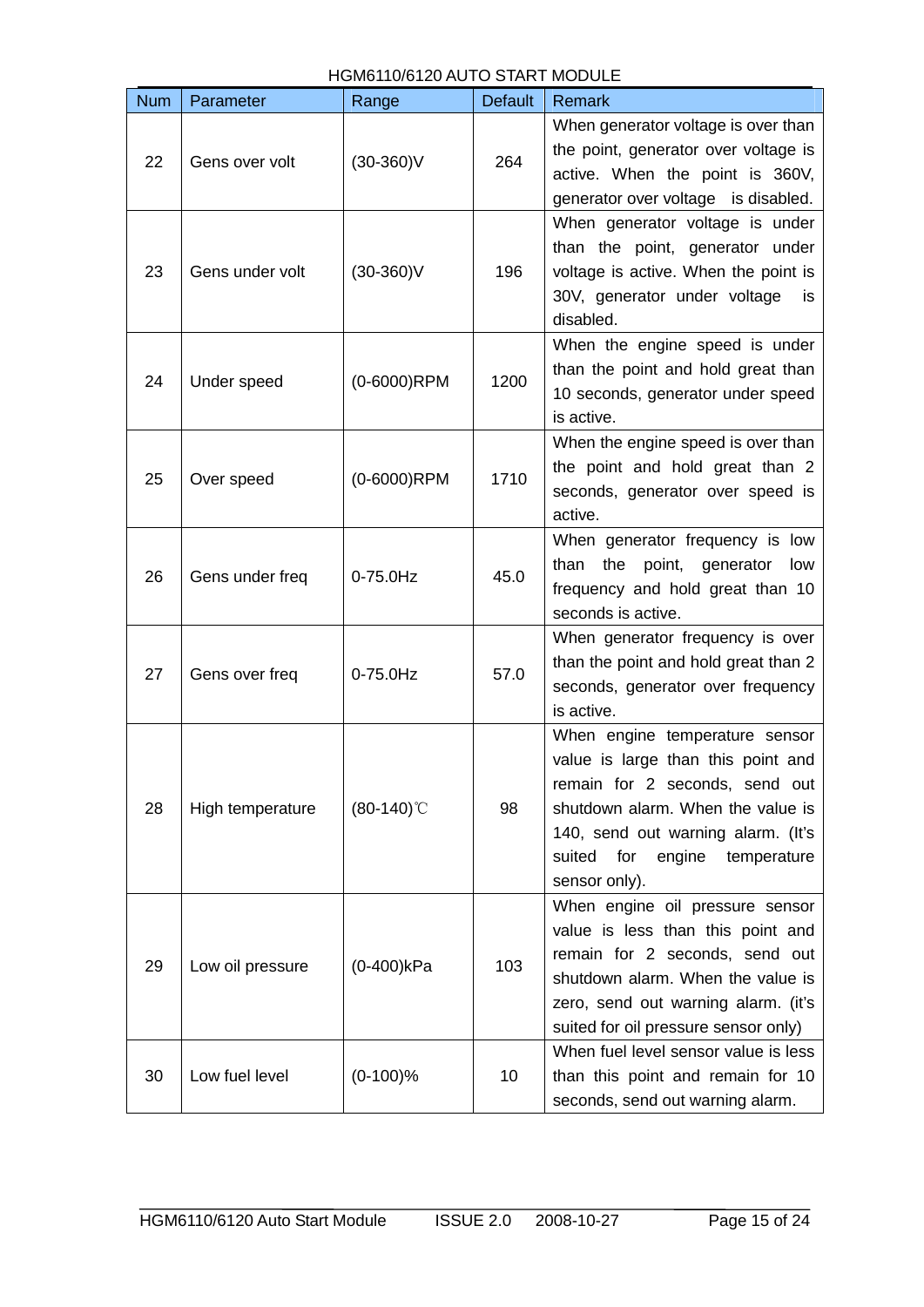| <b>Num</b> | Parameter          | Range          | <b>Default</b> | <b>Remark</b>                                                                                                                                                       |
|------------|--------------------|----------------|----------------|---------------------------------------------------------------------------------------------------------------------------------------------------------------------|
| 31         | Lost speed delay   | $0 - 20.0S$    | 5.0            | When speed is zero and remain for<br>the delay, send out shutdown alarm.<br>When the delay is zero, send out<br>warning alarm.                                      |
| 32         | Charge fail volt   | $(0-30)V$      | 6.0            | During generator is running, when<br>charge alternator WL/D+ voltage is<br>low than this point and remain for 5<br>seconds, generator will warning<br>alarm.        |
| 33         | Battery over volt  | $(12-40V)$     | 33.0           | When generator battery voltage is<br>over than the point and hold for 20<br>seconds, battery over voltage signal<br>is active. It's a warning alarm.                |
| 34         | Battery under volt | $(4-30V)$      | 8.0            | When generator battery voltage is<br>less than the point and hold for 20<br>battery under voltage<br>seconds,<br>signal is active. It's a warning alarm.            |
| 35         | CT rate            | $(5 - 6000)/5$ | 500            | Current transformer rate                                                                                                                                            |
| 36         | Full load current  | $(5-6000)A$    | 500            | Mains or generator set maximum<br>rated current.                                                                                                                    |
| 37         | Over current       | $(50-130)\%$   | 120            | When the load current is over than<br>the point, the over current delay is<br>initiated.                                                                            |
| 38         | Over current delay | $(0-3600)$ S   | 1296           | When load current is over than the<br>point and hold great than the timer,<br>send out over current signal. When<br>the delay is zero, over current is<br>disabled. |
| 39         | output1 set        | $(0-9)$        | $\overline{2}$ | Energized to stop                                                                                                                                                   |
| 40         | Output2 set        | $(0-9)$        | 3              | Idle control                                                                                                                                                        |
| 41         | Output3 set        | $(0-9)$        | 5              | Close gens                                                                                                                                                          |
| 42         | Output4 set        | $(0-9)$        | 6              | Close mains                                                                                                                                                         |
| 43         | Digit input1 set   | $(1-16)$       | 1              | High Temperature input                                                                                                                                              |
| 44         | Digit input1 delay | $0 - 20.0S$    | 2.0            |                                                                                                                                                                     |
| 45         | Digit input2 set   | $(1-16)$       | $\overline{2}$ | Low Oil Pressure input                                                                                                                                              |
| 46         | Digit input2 delay | $0 - 20.0S$    | 2.0            |                                                                                                                                                                     |
| 47         | Passwords set      | $(0-9999)$     | 1234           |                                                                                                                                                                     |
| 48         | Crank disconnect   | $(0-5)$        | $\overline{2}$ | Setting Item Is Given in Table 5.                                                                                                                                   |
| 49         | Speed disconnect   | (0-3000)RPM    | 360            | When engine speed is large than<br>this point, starter will disconnect.                                                                                             |
| 50         | Freq disconnect    | $(10-30)Hz$    | 14             | When generator frequency is large<br>this<br>point,<br>than<br>starter<br>will<br>disconnect.                                                                       |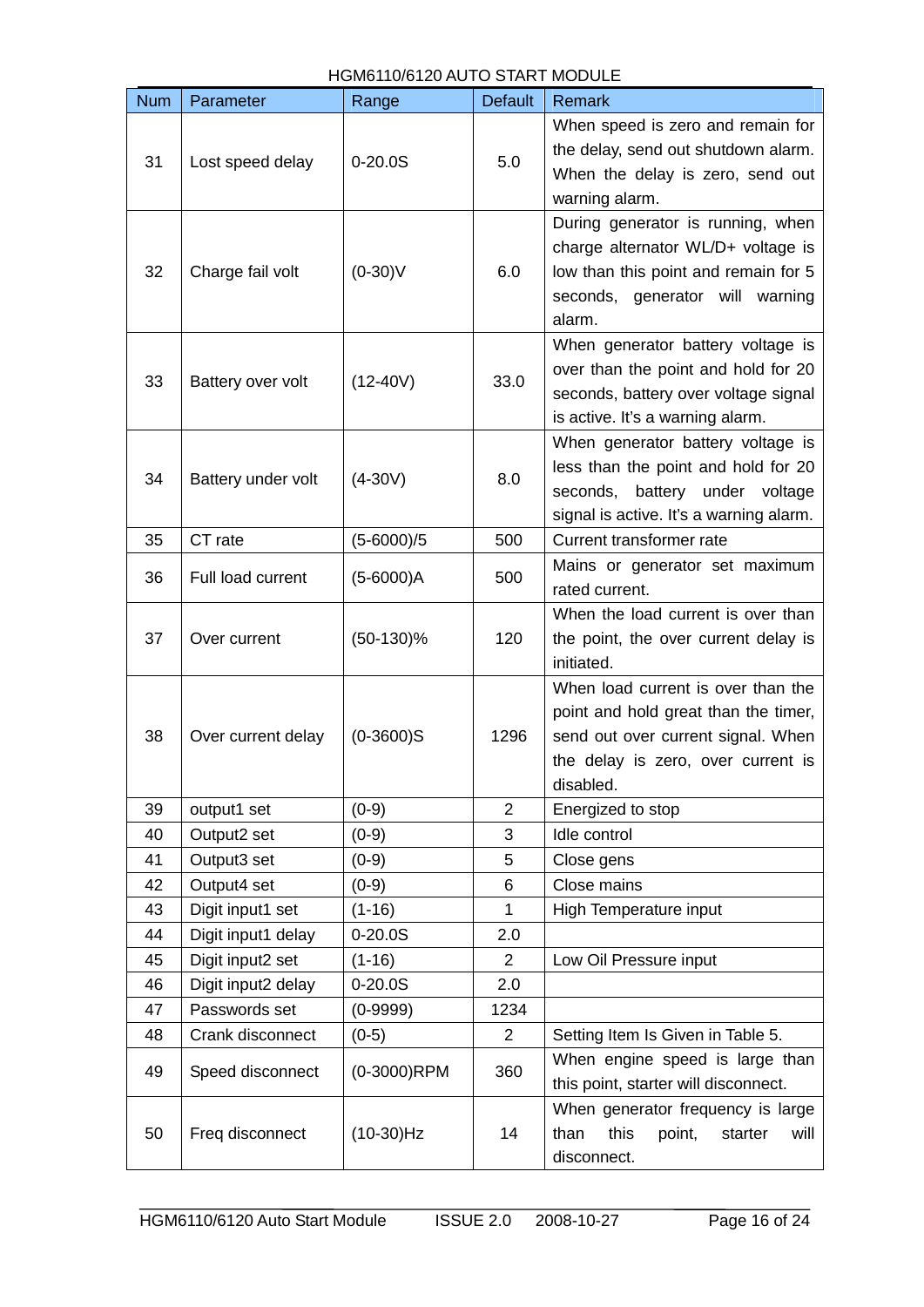| <b>Num</b> | Parameter          | Range                          | <b>Default</b> | Remark                                                                                        |
|------------|--------------------|--------------------------------|----------------|-----------------------------------------------------------------------------------------------|
| 51         | OP disconnect      | (0-400)kPa                     | 200            | When engine oil pressure is large<br>this<br>will<br>than<br>point,<br>starter<br>disconnect. |
| 52         | Select AC system   | 0 3 P4 L<br>1 2P3L<br>2 1 P2 L | 0              | 3P4L(3 phase 4 wire)                                                                          |
| 53         | Select temp curve  | $(0-8)$                        | 04             | SGD(120℃)                                                                                     |
| 54         | Select press curve | $(0-8)$                        | 04             | SGD(10Bar)                                                                                    |
| 55         | Select level curve | $(0-5)$                        | 0              | Not used                                                                                      |

## **7.2 OUTPUT 1-4 TABLE (TABLE 2)**

| <b>Num</b>     | Content             | <b>Description</b>                                                                                                                                                                                                                                              |  |  |
|----------------|---------------------|-----------------------------------------------------------------------------------------------------------------------------------------------------------------------------------------------------------------------------------------------------------------|--|--|
| 0              | Not used            |                                                                                                                                                                                                                                                                 |  |  |
| 1              | Common alarm        | The designated programmable output relay will<br>energize when any warning or shutdown fault<br>circuit has been activated.                                                                                                                                     |  |  |
| $\overline{2}$ | Energised to stop   | The designated programmable output relay will<br>energize when a stop signal has been activated.<br>The output will remain energized for pre-set timer<br>once the engine has come to a complete stop, then<br>de-energizes.                                    |  |  |
| 3              | Idle control        | The designated programmable output relay will<br>energize when the idle delay is not zero. The<br>output contact would typically be connected to the<br>"idle/run" input control of an electronic governor.                                                     |  |  |
| 4              | Preheat control     | The designated programmable output relay will<br>energize during the preheat delay timer period and<br>also energize until the engine receive a crank<br>success signal. The preheat output is typically<br>used for an engine starting aid such as glow plugs. |  |  |
| 5              | <b>Close Gens</b>   | Switch generator breaker on.                                                                                                                                                                                                                                    |  |  |
| 6              | Close mains         | Switch mains breaker on. (HGM6120)                                                                                                                                                                                                                              |  |  |
| $\overline{7}$ | Open ATS            | Switch breaker off. The output delay is 3 seconds.                                                                                                                                                                                                              |  |  |
| 8              | Raise speed control | It's active from entering warming to switching load<br>on.                                                                                                                                                                                                      |  |  |
| 9              | Drop speed control  | It's active from idling in stopping to engine has<br>been stopped.                                                                                                                                                                                              |  |  |
| 10             | Reserve             |                                                                                                                                                                                                                                                                 |  |  |

## **7.3 DIGIT INPUT 1-2 TABLE (TABLE 3)**

| <b>Num</b> | Content  | Description |
|------------|----------|-------------|
|            | Not used |             |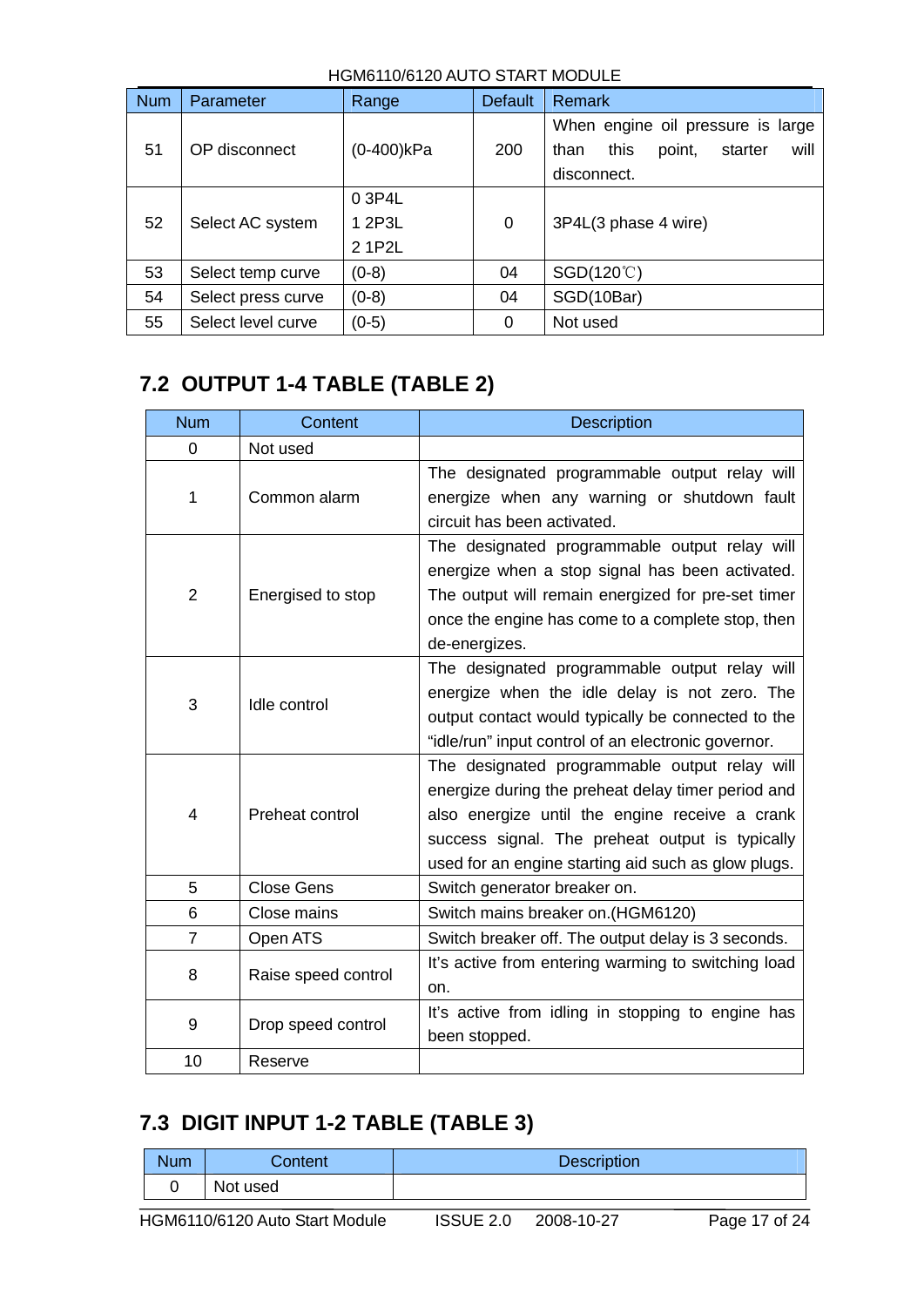| <b>Num</b>     | Content            | <b>Description</b>                                                                                                                                                                               |  |
|----------------|--------------------|--------------------------------------------------------------------------------------------------------------------------------------------------------------------------------------------------|--|
| 1              | high Temp input    | High engine temperature digital input                                                                                                                                                            |  |
| 2              | Low OP input       | Low oil pressure digit input                                                                                                                                                                     |  |
| 3              | Auxiliary warn     | Auxiliary warn alarm digital input.                                                                                                                                                              |  |
| 4              | Auxiliary shutdown | When power on, if active, generator will<br>stop<br>immediately.                                                                                                                                 |  |
| 5              | Stop after cooled  | During engine running, if the engine occur high<br>temperature shutdown, when the input is active, the<br>engine will first initiate cooling delay and then stop,<br>else will stop immediately. |  |
| 6              | Gen closed input   | The input state of generator closed.                                                                                                                                                             |  |
| $\overline{7}$ | Mains closed input | The input state of Mains closed.                                                                                                                                                                 |  |
| 8              | Inhibit WTH STOP   | When it is active, during engine running, if the engine<br>occur high temperature, the engine will only send out<br>high temperature warning alarm, not stop.                                    |  |
| 9              | Inhibit OPL STOP   | When it is active, during engine running, if the engine<br>occur low oil pressure, the engine will only send out<br>low oil pressure warning alarm, not stop.                                    |  |
| 10             | Reserve            |                                                                                                                                                                                                  |  |

## **7.4 SENSOR (TABLE 4)**

| <b>Num</b> | Item                   | Content         | <b>Remark</b>                  |
|------------|------------------------|-----------------|--------------------------------|
|            | Temperature<br>Sensor  | 0 Not used      |                                |
|            |                        | 1 Defined curve |                                |
|            |                        | 2 VDO           |                                |
|            |                        | 3 SGH           | Defined curve input resistance |
|            |                        | 4 SGD           | range is 0-999.9 ohm, Default  |
|            |                        | 5 CURTIS        | is SGD                         |
|            |                        | <b>6 DATCON</b> |                                |
|            |                        | 7 Reserve       |                                |
|            |                        | 8 Reserve       |                                |
|            | Oil pressure<br>Sensor | 0 Not used      |                                |
|            |                        | 1 Defined curve |                                |
|            |                        | 2 VDO 10Bar     |                                |
|            |                        | 3 SGH           | Defined curve input resistance |
| 2          |                        | 4 SGD           | range is 0-999.9 ohm, Default  |
|            |                        | <b>5 CURTIS</b> | is SGD                         |
|            |                        | 6 DATCON 10Bar  |                                |
|            |                        | 7 Reserve       |                                |
|            |                        | 8 Reserve       |                                |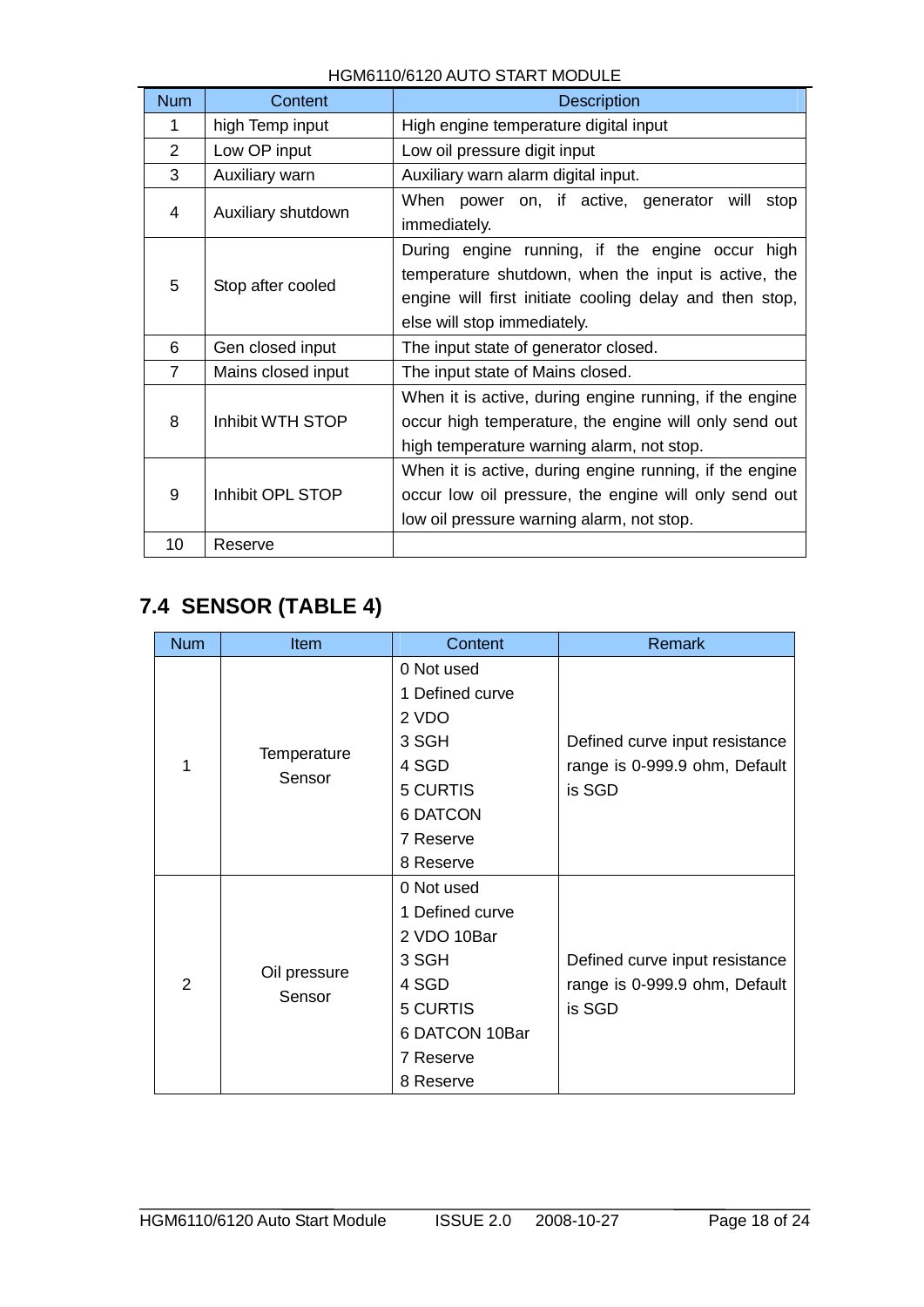| <b>Num</b> | <b>Item</b>     | Content                                                                   | <b>Remark</b>                                                                  |
|------------|-----------------|---------------------------------------------------------------------------|--------------------------------------------------------------------------------|
| 3          | Level<br>Sensor | 0 Not used<br>1 Defined curve<br>2 SGH<br>3 SGD<br>4 Reserve<br>5 Reserve | Defined curve input resistance<br>range is 0-999.9 ohm, Default<br>is Not used |

## **7.5 CONDITION OF CRANK SUCCEED (TABLE 5)**

| <b>Num</b>     | <b>Content</b>                 |
|----------------|--------------------------------|
| 0              | Speed                          |
| 1              | Frequency                      |
| $\overline{2}$ | $Speed + Frequency$            |
| 3              | Speed + Oil pressure           |
| 4              | Frequency + Oil pressure       |
| 5              | Frequency+Speed + Oil pressure |

## **8. SETTING PARAMETER**

After the controller is powered up, press the key  $\bigotimes$  to enter into the setting interface:

> 1 Set Parameters 2 Information 3 Set Language/语言

Set parameters

The default password is "1234" when it leaves factory. The senior setting password is fixed as "0318". When setting each item, after selecting this item, press the key  $\bigotimes$  to enter the setting interface, then press the key  $\bigodot$  or  $\bigodot$  to adjust the numerical value, press the key  $\bigcircled{S}$  to move the cursor, finally press the key  $\bigcircled{S}$  to confirm the set parameter.

#### **NOTE:**

a. Please set parameters in stop mode, else shutdown or other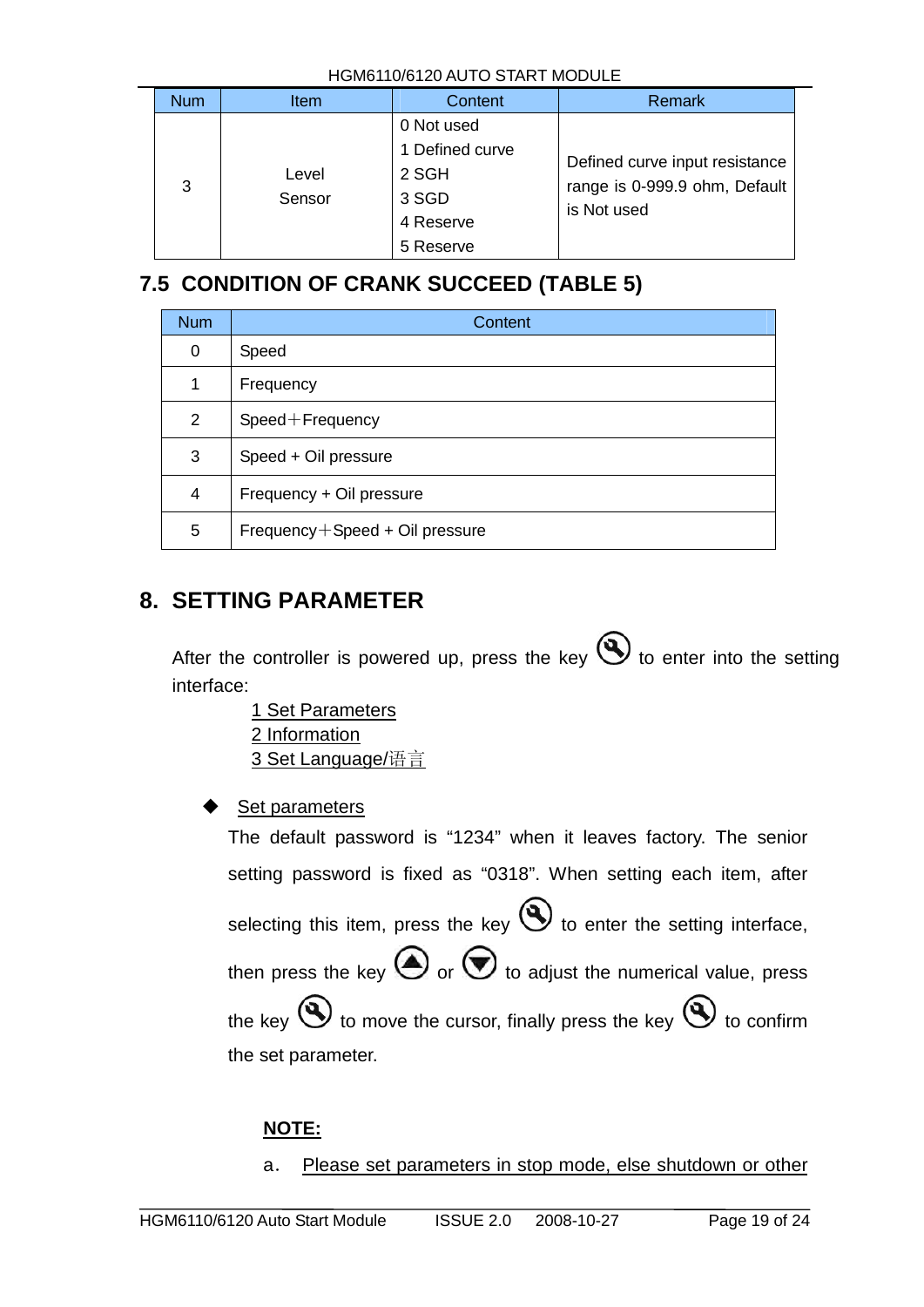event may occur.

- b. The over value point must be great than the under value.
- c. The configurable output 1 to 4 allow to set as same item.

#### **Information**

LCD will display the controller software version, issue date. Note:

press the key  $\bigtriangledown$  will display the states of configurable input 1, 2 and all outputs.

- Set language User may set display interface language as Chinese or English.
- ﹡Hint: Press the key will exit at any time.

## **Note :Sensor config**

- 1. If the used sensor curve is not same as the standard curve, please adjust in "Sensor curve".
- 2. When entering the sensor curve, X value (voltage or resistance) must be from small value to big value.
- 3. If the oil pressure sensor is not exist and the oil pressure alarm switch is exist, please set "Oil pressure sensor" as "not used", else low oil pressure shutdown will occur.
- 4. If the sensor curve slope is positive, please according to the below curve Diagram



#### **Common units conversion table**

|             | $1N/m2$ (pa)            | 1 $kgf/cm2$             | 1bar                     | $(1b/in2)$ psi         |
|-------------|-------------------------|-------------------------|--------------------------|------------------------|
| 1Pa         |                         | $1.01972\times10^{-5}$  | $1 \times 10^{-5}$       | $1.45038\times10^{-4}$ |
| 1 $kgf/cm2$ | $9.80665 \times 10^4$   |                         | 0.980665                 | 14.2233                |
| 1bar        | $1 \times 10^5$         | 1.01972                 |                          | 14.5038                |
| 1psi        | $6.89476 \times 10^{3}$ | $7.0307 \times 10^{-2}$ | $6.89476 \times 10^{-2}$ |                        |
|             |                         |                         |                          |                        |

HGM6110/6120 Auto Start Module ISSUE 2.0 2008-10-27 Page 20 of 24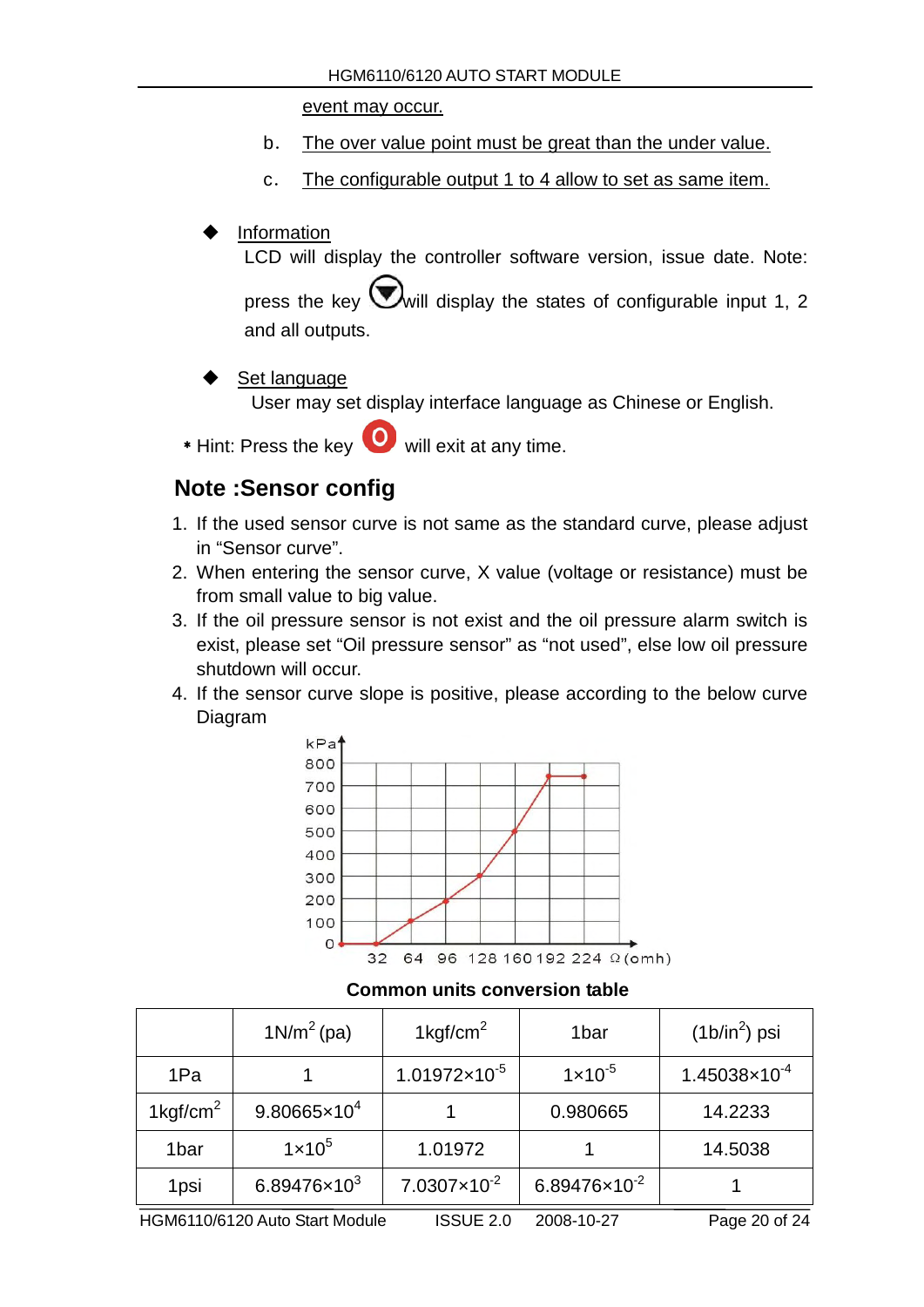## **9. TEST RUN**

Before operation, inspections that are recommended as follows should be carried out:

- a. Check and assure that all connections are correct, and that diameter of wire is suitable;
- b. The DC power supply of controller is equipped with fuse, and the positive supply (+Ve) and negative supply (-Ve) connected with battery are connected correctly;
- c. The emergency stop input is connected with the positive supply (+Ve) of the battery through the NC terminal and fuse of emergency stop button;
- d. The suitable operation should be taken to prevent the engine from crank success (such as dismantling the connection of fuel), check and assure that it is correct, then connect with battery, select manual mode, the controller will execute program;
- e. Press down the starting button on the panel of controller , the engine will crank, after starts have been carried out according to setting crank numbers, the controller sends the signal that indicates crank failure; Press the Stop/Reset key to make the controller resetting;
- f. Restore the measure that prevents the engine from crank success (such as restoring the connection of fuel), press down the starting button again, the engine will crank, if crank is normal, the generator will operate from idle operation (if idle has been set) to normal operation. In the meantime, observe the operation situation of engine and the voltage and frequency of the AC generator. If there is abnormal, stop the generator, then check connections of each part according to this handbook;
- g. Select automatic state through front panel, then switch on the mains voltage, the controller switches over ATS (if it exist) to mains on load after pass through the mains normal delay, after cooling time, and then shut down to go into standby state until the mains is abnormal again;
- h. After the mains is abnormal again, the Generator will automatically crank into normal operation state, and then close generator relay, control the ATS to switch transfer to generator on load. If the situation is not same as described above, check the connection of control part of the ATS according to this handbook;
- i. If there are other questions, please contact the technical personnel of our company in time.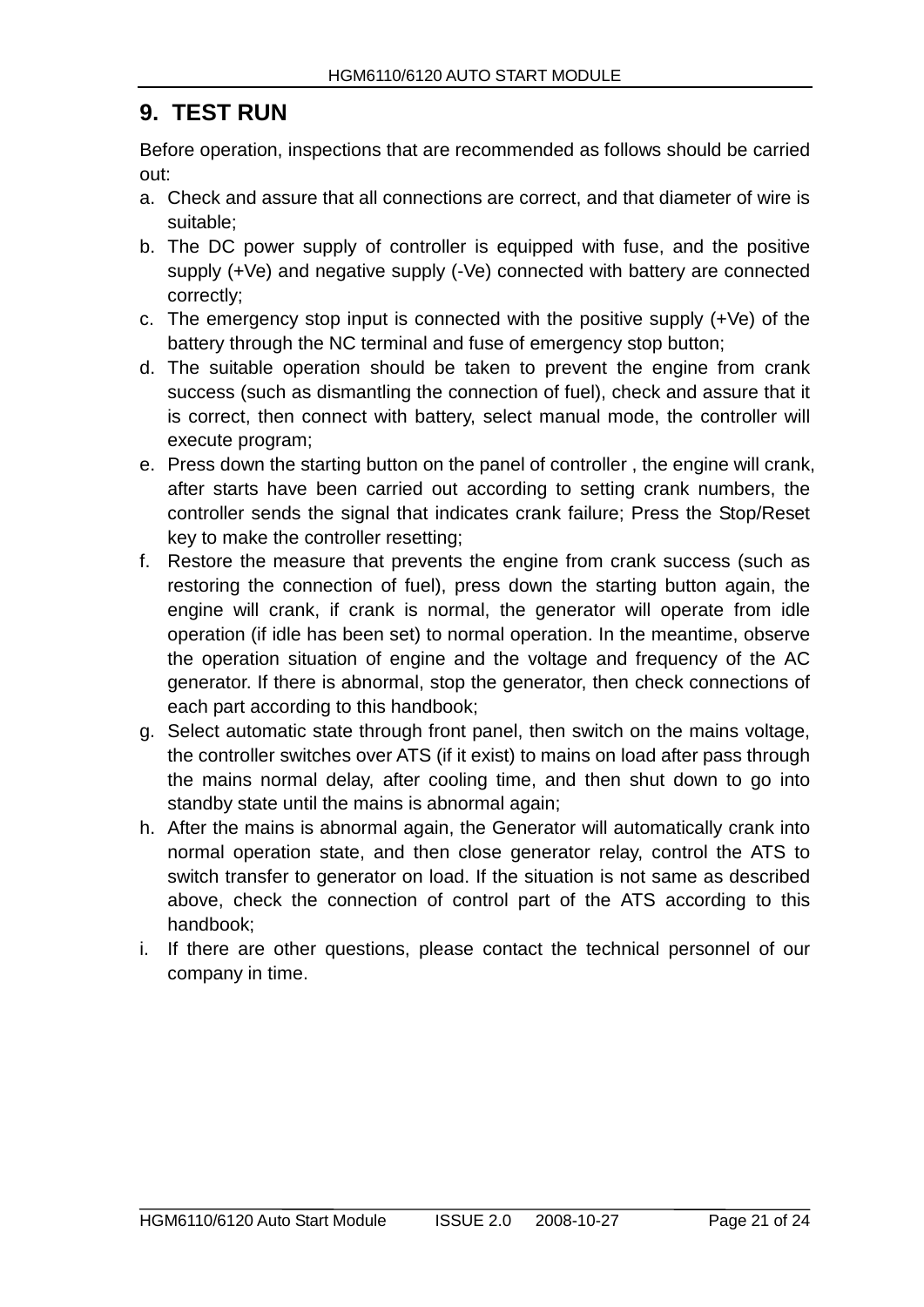## **10. TYPICAL WIRING DIAGRAM**

HGM6110 Typical wiring diagram



## HGM6120 Typical wiring diagram

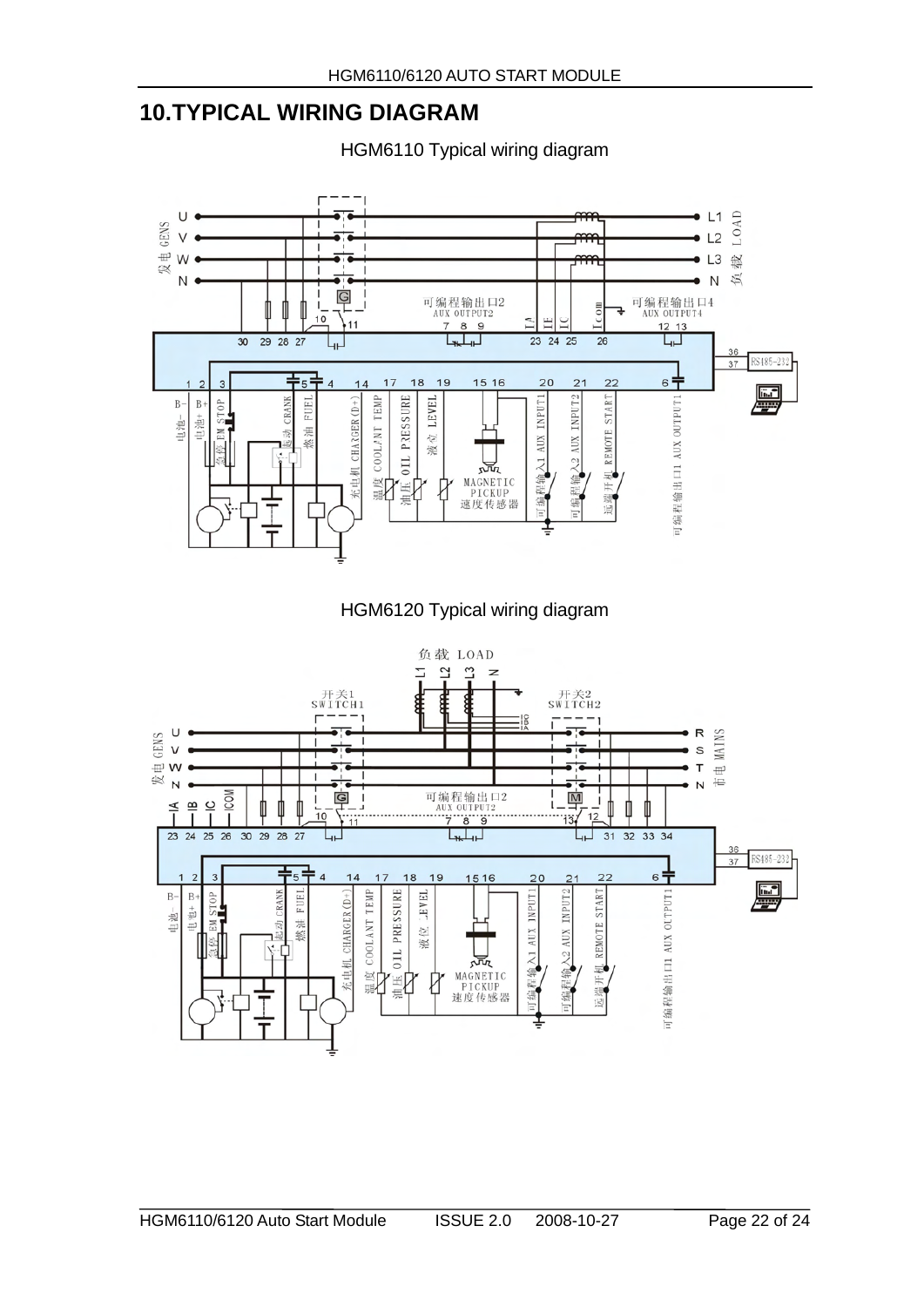

## **11. INSTALLATION**

The controller is designed to panel installation mode, and it is fixed by clamps when it is installed. The overall dimension and panel tapping dimension are given as follows: